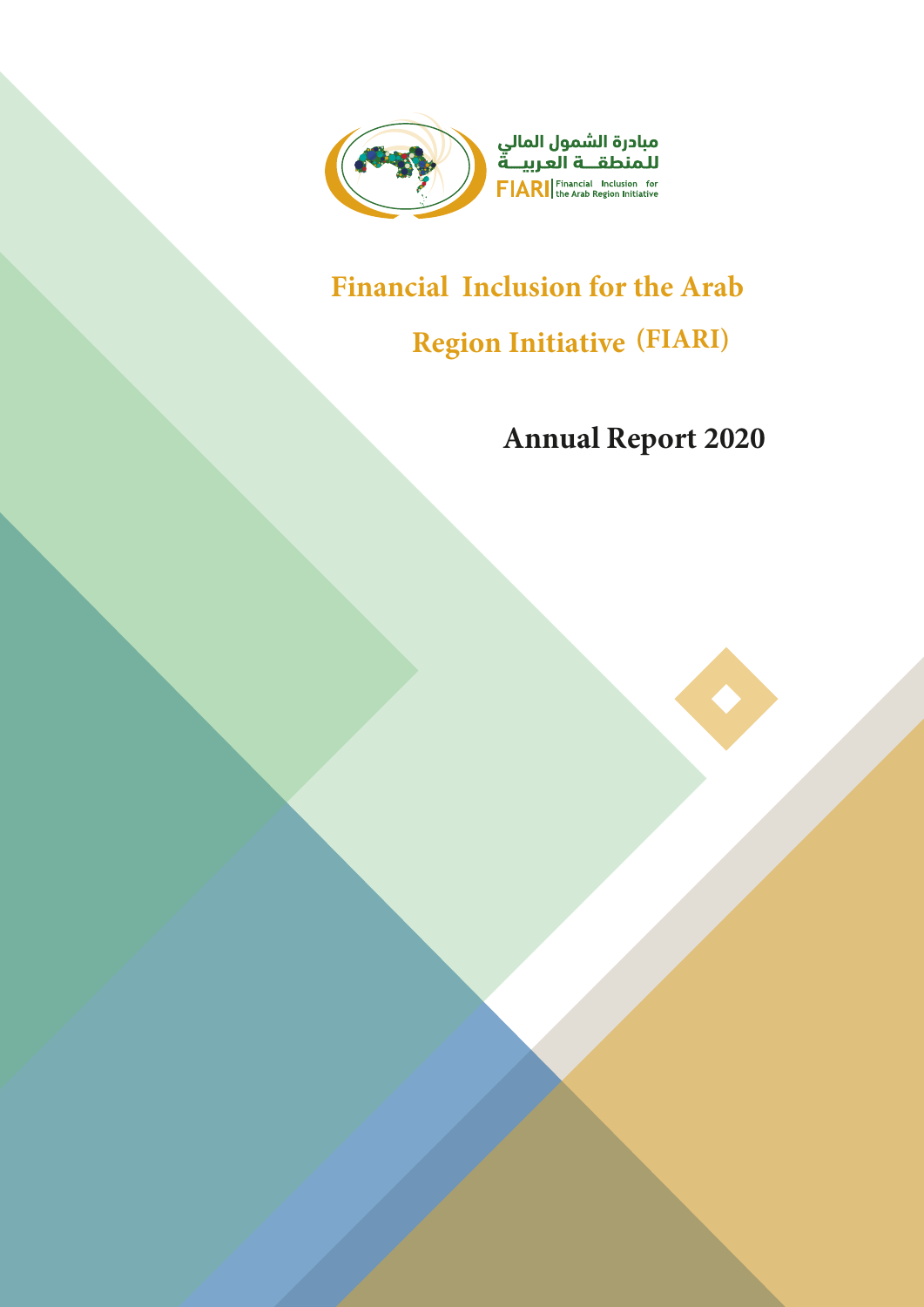**Annual Report 2020**

# **Financial Inclusion for the Arab Region Initiative** Preface



Preface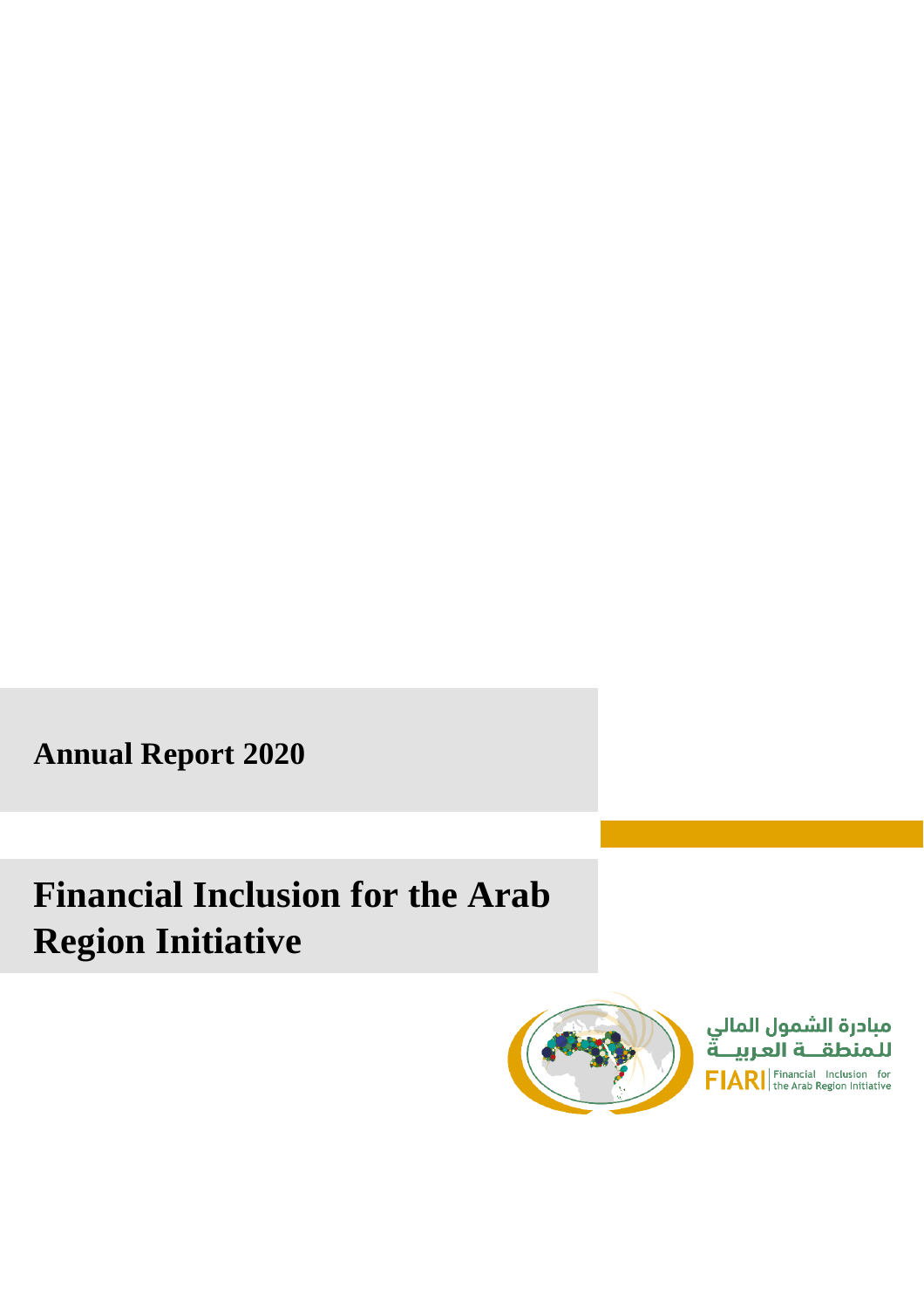# **Table of Contents**

| 2. | 2.1<br>2.2<br>2.3        | Workshop on "Building and Implementing National Financial Inclusion Strategies"8<br>Technical Assistance to Implement the National Financial Inclusion Strategy in Jordan 8<br>Technical Assistance to Develop the National Financial Inclusion Strategy in Iraq 9                                                                                         |  |
|----|--------------------------|------------------------------------------------------------------------------------------------------------------------------------------------------------------------------------------------------------------------------------------------------------------------------------------------------------------------------------------------------------|--|
|    |                          |                                                                                                                                                                                                                                                                                                                                                            |  |
|    | 3.1<br>3.2<br>3.3        | Series of COVID-19 Central Bank Financial Inclusion Response Calls11<br>Workshop on "Responsible Digital Financial Inclusion: Financial Education and Consumer                                                                                                                                                                                             |  |
|    | 3.4                      |                                                                                                                                                                                                                                                                                                                                                            |  |
|    |                          |                                                                                                                                                                                                                                                                                                                                                            |  |
|    | 4.1<br>4.2<br>4.3<br>4.4 | Financial Inclusion Data Lab - An Online Training Workshop on Demand-Side of Financial<br>Fintech Innovation Lab on "Building Strategies for Digital Financial Transformation"19<br>Exchange of Expertise among Arab Financial Inclusion Task Force Members20                                                                                              |  |
|    |                          |                                                                                                                                                                                                                                                                                                                                                            |  |
|    | 5.1<br>5.2<br>5.3<br>5.4 | Regional Approach for Digital Financial Transformation in the Arab Countries 24<br>Smart Regulatory and Market Approaches to Financial Technology Innovation 24<br>Study on "Financial Inclusion in the Age of Technology-Based Globalization: Small Cross-<br>Study on "The Effects of Financial Inclusion on Banks' Profitability in the Arab Countries" |  |
|    | 5.5                      |                                                                                                                                                                                                                                                                                                                                                            |  |
|    | 5.6                      |                                                                                                                                                                                                                                                                                                                                                            |  |
|    |                          |                                                                                                                                                                                                                                                                                                                                                            |  |
|    |                          |                                                                                                                                                                                                                                                                                                                                                            |  |
|    |                          |                                                                                                                                                                                                                                                                                                                                                            |  |
|    |                          |                                                                                                                                                                                                                                                                                                                                                            |  |
|    |                          |                                                                                                                                                                                                                                                                                                                                                            |  |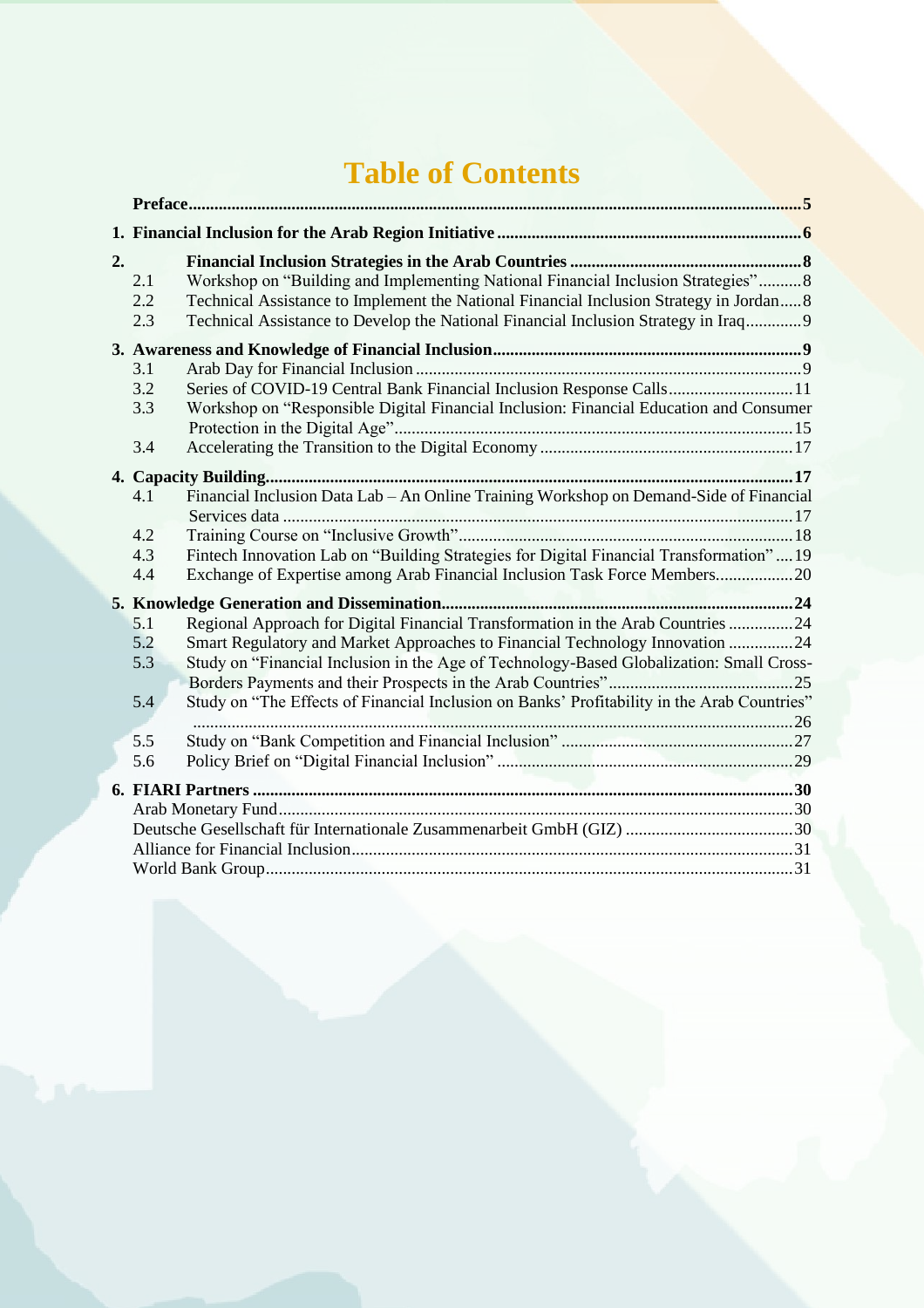### <span id="page-3-0"></span>**Preface**

The publication of this report highlights the Financial Inclusion for the Arab Region Initiative (FIARI) for 2018 according to the strategy priorities and financial inclusion programs in the Arab region. The initiative has proven its effectiveness and its close connection with policymakers and legislative authorities in the Arab countries, in order to establish and build synergies and partnership with the public and private sectors, thereby enhancing financial inclusion in the region's sustainable economic development.

The Arab region is well positioned to take solid steps in terms of financial inclusion. Policymakers and regulatory authorities have embarked on a campaign of qualitative and important reforms to support financial inclusion, particularly access to and use of formal finance for 63% of citizens over the age of 15, as well as the corporate sector.

 $\qquad \qquad \bullet$ 

The initiative has fostered dialogue, coordination, and regional cooperation among the parties through the organization of forums where knowledge, learning programs, peer-to-peer experiences, capacitybuilding, and study methodologies are shared.

The involvement of Partners of the Financial Inclusion for the Arab Region Initiative and their participation in strategic areas, including data dissemination systems,

financing micro, small and medium-sized enterprises, Fintechs, and other areas, has helped to enhance financial inclusion on a national and regional scale in line with the objectives of innovation, integrity, stability, and protection policies. Moreover, and to respond to COVID-19 crisis, the Initiative has intensified its efforts to support Arab Central Banks in overcoming the immediate impact of the crisis on small business and household. In this regard Starting from April 2020 and in light of the Covid-19 crisis, the Arab Monetary Fund (AMF), in cooperation with its partners in the Financial Inclusion for the Arab Region Initiative (FIARI), organized a series of virtual meetings for the directors of financial inclusion, payment systems, financial infrastructure and financial consumer protection departments of Arb central banks and Monetary Authorities, covering the implications of Covid-19 on financial services and financial inclusion in the Arab countries, and the need to strengthen and accelerate the transition process for digital financial services.

These meetings provided an opportunity to exchange experiences and opinions on accelerating developments regarding the impact of the Covid-19 on financial inclusion and financial services, the safety and efficiency of payment and settlement systems and payment tools in the Arab countries and globally, and about related developments and their trends and appropriate current and future policies, and the

**413** 

**million** the Population of the Arab countries and the countries

 $\mathbf{0/0}$ 63 0 0<br>the population can the population can<br>the population from<br>still benefit from the populate from<br>still benefit from<br>still beng to official<br>accessing to me. role of regulatory and supervisory authorities in mitigating risks. These consultations have concluded led to stress two main financial inclusion related priorities for the Arab region, namely, promoting an environment that support the availability of liquidity for financial institutions to continue funding small business and vulnerable families and accelerating the digital financial transformation, where a regional approach has been developed and endorsed.

The Arab Region is embracing initiatives that support financial inclusion, including the Fintech regional working group, women's financial inclusion initiative, responsible financing initiative for customer protection. These initiatives provide the program for work and the necessary requirements to ensure the consistency and complementarity of ongoing efforts. The Arab Central Banks and Monetary Authorities are making significant efforts to reach young people, women and lowincome groups who do not have access to official financial services in the Arab region.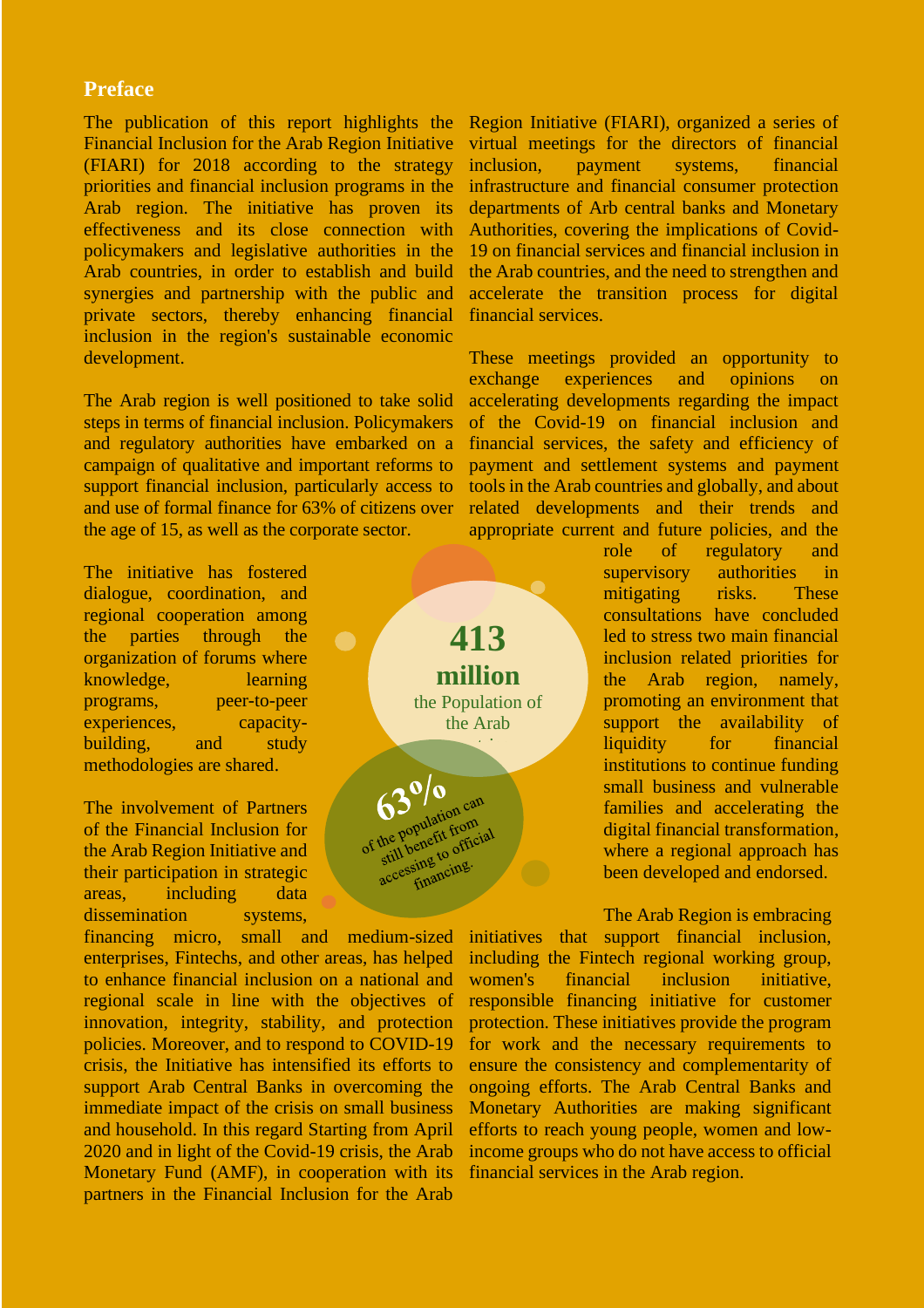# <span id="page-4-0"></span>**1. Financial Inclusion for the Arab Region Initiative**

Arab countries have recognized Financial Inclusion as a key policy objective to stimulate

socio-economic wellbeing, equality, and shared prosperity as well as to strengthen financial stability. Accessible, appropriate, and affordable financial services can enable the unbanked 63 percent of the region's population to enter the formal economy and contribute to and benefit from sustainable development in accordance with the UN Sustainable Development Goals (SDGs).

Multiple efforts have been undertaken by Arab financial regulators and the Arab

"FIARI is a key driver in promoting financial inclusion, translating the willingness of the Arab Monetary Fund to strengthen technical assistance and capacity development in support of member countries and their efforts in making financial services available to all Arab societies."

**His Excellency Dr. Abdulrahman A. Al Hamidy Director General Chairman of the Board of Arab Monetary Fund**

annually on April 27.

The Arab Monetary Fund (AMF), the Deutsche Gesellschaft für Internationale Zusammenarbeit (GIZ) on behalf of the German Ministry for Economic Cooperation and Development (BMZ), and the Alliance for Financial Inclusion (AFI) established under the auspice of the Council of Arab Central Banks and Monetary Authorities' Governors the Financial Inclusion for the Arab Region Initiative (FIARI). The World Bank joined as partner. The Initiative was launched

"FIARI will enable us to engage in the region, to learn from one another on important issues such as financial inclusion for forcibly displaced persons, women's financial inclusion but also SMEs finance. These are important issues and regulators can make a difference."

**Dr. Alfred Hannig, AFI Executive Director**



Monetary Fund (AMF) to spearhead Financial Inclusion in the Arab region. The Council of Arab Central Bank and Monetary Authority Governors initiated the establishment of the regional Financial Inclusion Task Force (FITF) in 2012 as the main mechanism to support policymakers and regulators in addressing financial inclusion issues and in 2016 it endorsed the Arab Financial Inclusion Day taking place

"As we show the will to join forces under FIARI and foster knowledge, we reinforce our commitment to financial inclusion and thus to addressing some of the region's most urgent challenges such as youth unemployment and women's economic exclusion."

**Ms. Ute Klamert, GIZ's Head of Europe, Mediterranean and Central Asia**

on September 14, 2017 during the AFI Global Policy Forum held in Sharm El Sheikh, Egypt in the presence of Arab Central Bank Governors.

FIARI supports financial inclusion policies for expanding the access to appropriate financial services for the underserved and

excluded citizens and businesses. The Initiative covers:

- Financial inclusion strategies and data
- Women's financial inclusion
- Financing of micro, small, and medium enterprises (MSMEs)
- Startup financing
- Financial Technology and Digital finance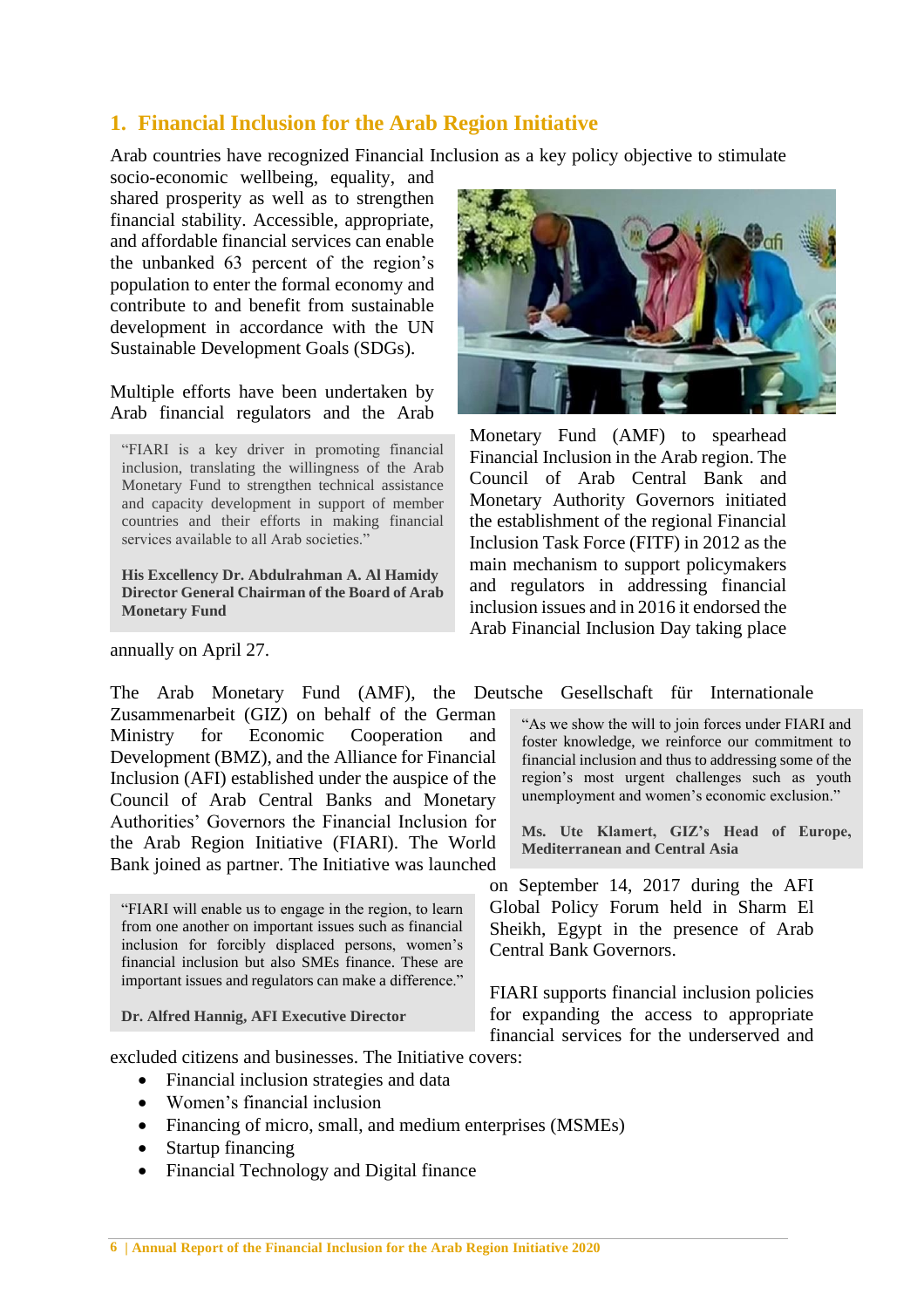- Agricultural Finance
- Green finance
- Microfinance
- Financial market infrastructure
- Responsible finance, consumer protection, and financial education.

At the regional level, the Initiative bolsters peer-to-peer learning, training, and knowledge exchange among policymakers, regulators, and other sector stakeholders. At the national level, the Initiative supports country-specific programs, coordination, and technical assistance or advisory services.

"FIARI is important for accelerating knowledge about what works in financial inclusion and bringing together key partners in financial inclusion policymaking based on Arab countries' needs. Financial inclusion is a catalyst for achieving the World Bank's goals of ending extreme poverty and boosting shared prosperity. Universal financial access requires access to accounts for all adults by 2020."

The Initiative's long-term goal is that policies for sustainable financial

**Mr. Jean Pesme, Practice Manager, Finance Competitiveness and Innovation, World Bank.**

inclusion of Arab societies are developed and implemented in view of contributing to inclusive, long-term growth and shared prosperity in the countries of the region in alignment with the SDGs. It aims at (1) improved knowledge and capability of financial inclusion policymakers and (2) committed members engaging in reforms (see Fig 1).



Financial policymakers and regulators in the Initiative:

- Share lessons from financial inclusion policy and regulatory reforms with peers from the region and beyond.
- Enhance implementation of national financial inclusion policies.
- Partake in high-level dialogue for guidance and coordinate development of financial inclusion policies for addressing regional challenges.

The Initiative has so far yielded a series of capacity building programmes, high-level policy conferences, peer-learning fora, in-country missions, the development of methods and tools, and knowledge products. Outcomes are based on demand of Arab policymakers and regulators who work at the forefront of financial inclusion.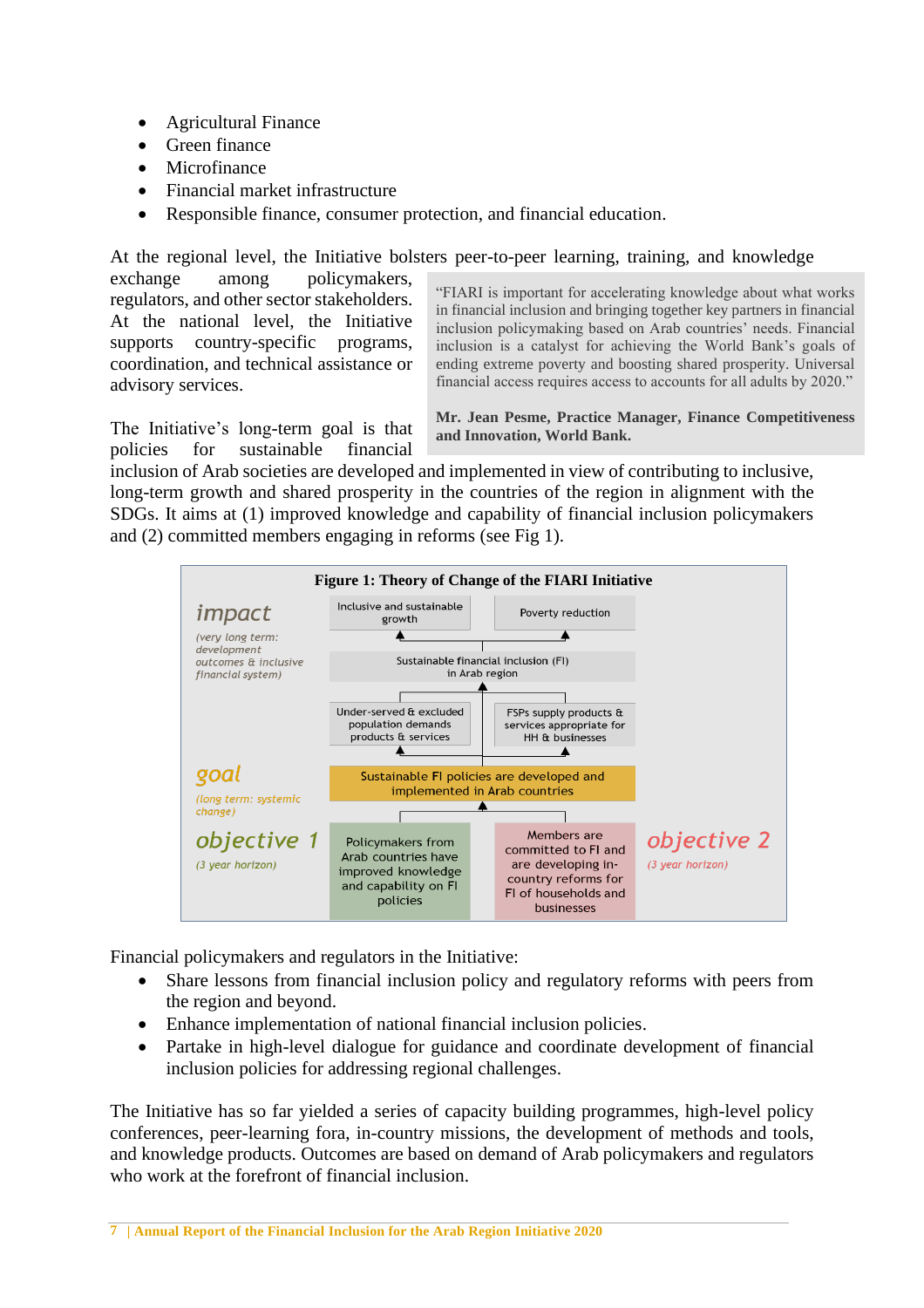The organizations behind FIARI are coordinating through an Executive Committee that sets the annual workplan in consultation with the FITF group, while day-to-day activities are managed with the support of the Technical Secretariat hosted at the AMF.

# <span id="page-6-0"></span>**2. Financial Inclusion Strategies in the Arab Countries**

# <span id="page-6-1"></span>**2.1 Workshop on "Building and Implementing National Financial Inclusion Strategies"**

On November 24, 2020, the AMF organized a "Remote" workshop on "Building and Implementing National Financial Inclusion Strategies" in the Arab countries in cooperation with the AFI, the World Bank and GIZ. Senior Professionals involved in the preparation and implementation of national financial inclusion strategies in Arab Central Banks and Monetary Authorities as well as other relevant national entities participated in the workshop.

The organization of this Workshop came in recognition of the increasing importance of strategies and programs to promote financial inclusion in light of the Corona pandemic and the need to accelerate digital financial transformation, with a view to helping Arab countries build their capacity to begin formulating and implementing national financial inclusion strategies. The Workshop covered the steps and stages of strategy preparation, aspects of coordination and follow-up, as well as implementation and evaluation mechanisms. The Workshop also included experiments and practical cases from Arab and foreign countries.

The Workshop focused on a number of important themes, including the preparation and planning of the strategy, the periodic preparation and implementation of national strategies for financial inclusion, coordination with relevant local bodies and institutions, as well as the follow-up and evaluation of national strategies for financial inclusion, the model for building the national strategy for financial inclusion, as well as reviewing the experiences of a number of Arab and foreign countries in this regard. Mechanisms and procedures for coordination and the involvement of various relevant parties in the formulation and implementation of national financial inclusion strategies were also addressed. The Workshop also covered monitoring and evaluation mechanisms for implementing national financial inclusion strategies, key considerations for designing a follow-up and assessment mechanism for national financial inclusion strategies, as well as the implementation of a follow-up and assessment mechanism for national financial inclusion strategies. The discussion also referred to the way to promote the use of Fintechs and accelerate the transition to digital financial services, and the access of young people, women and emerging enterprises to finance and financial services.

# <span id="page-6-2"></span>**2.2 Technical Assistance to Implement the National Financial Inclusion Strategy in Jordan**

The World Bank provided support to the Central Bank of Jordan in the implementation of the National Financial Inclusion Strategy through a 1-million-dollar grant funded by the MENA Transition Fund. This project is implemented in coordination with the GIZ, the AMF and other donors active in promoting financial inclusion to take advantage of synergies between different donor-funded activities. The project supported conducting supply and demand side surveys and an updated diagnostic study to evaluate the National Financial Inclusion Strategy (2018-2020) to review the current status and assess progress in implementation of the National Financial Inclusion Strategy and formulate policies and actions to form for the next National Financial Inclusion Strategy. In addition, the project supported conducting the financial awareness and financial literacy campaigns. The project also supported the Central Bank of Jordan in establishing the FinTech Regulatory Sandbox from and the team is currently working on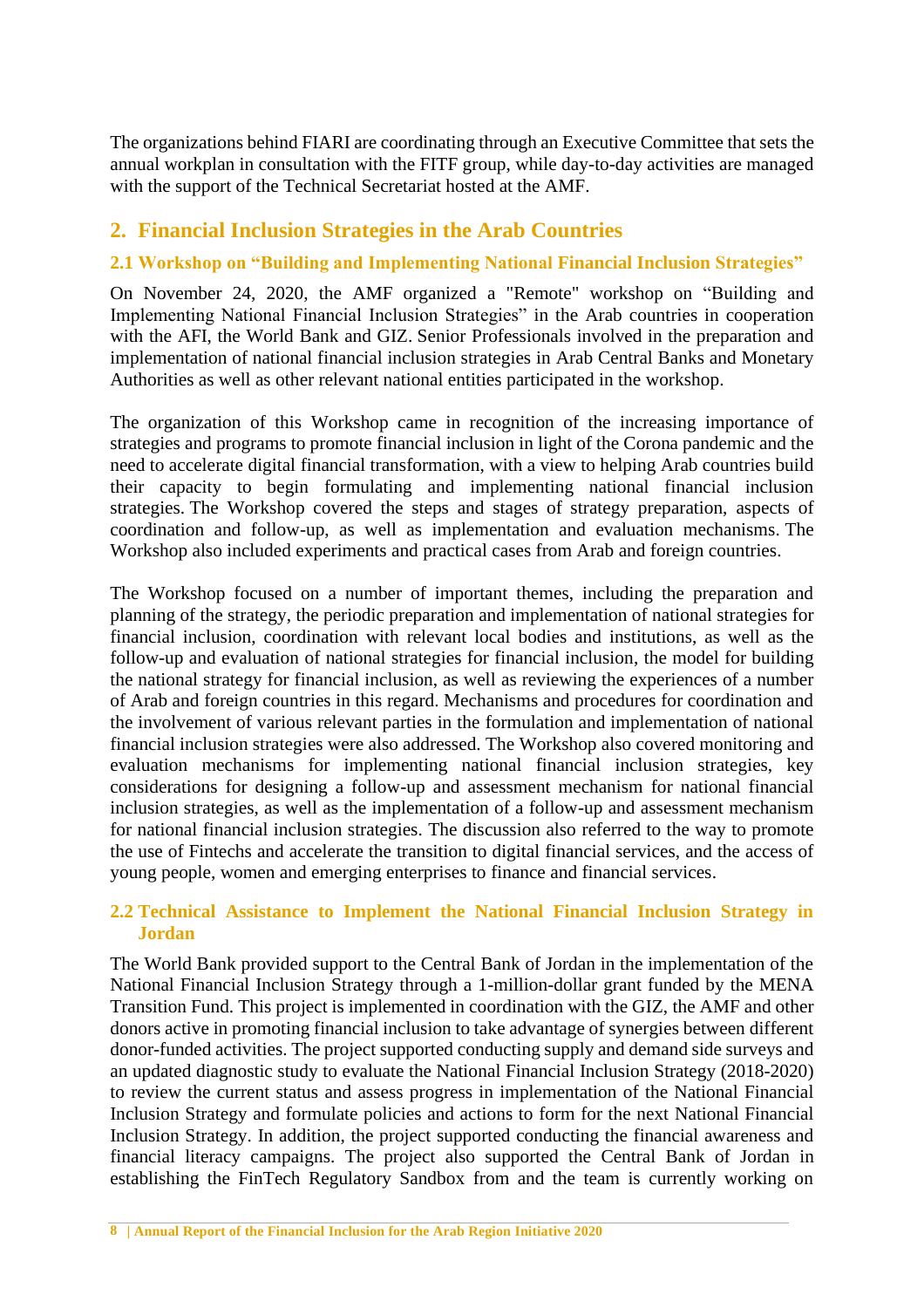providing advisory to the Central Bank of Jordan to support the Regulatory Sandbox through conducting capacity building sessions around core FinTech areas in line with the Fintech Regulatory Sandbox applicants and building the roster of experts for FinTech topics to engage with the various committees.

# <span id="page-7-0"></span>**2.3 Technical Assistance to Develop the National Financial Inclusion Strategy in Iraq**

The World Bank conducted on October 27, 2020 the first training in a series of trainings to be delivered to Iraqi authorities on the National Financial Inclusion Strategy development process. The training provided an overview of financial inclusion including key indicators that underpin the rationale for the development of the Iraq's National Financial Inclusion Strategy; explored an approach and roadmap and conduct preparatory work. This session also explored how to identify and engage the National Financial Inclusion Strategy stakeholders during the development process, as well the role of Working Groups; discussed the diagnostic work that underpins the development of a National Financial Inclusion Strategy including on the demand, supply, geospatial and technical diagnostic elements; and discussed in detail the Central Bank considerations, next steps and World Bank support.

# <span id="page-7-1"></span>**3. Awareness and Knowledge of Financial Inclusion**

# <span id="page-7-2"></span>**3.1 Arab Day for Financial Inclusion**

The issue of enhancing access to finance and financial services in the Arab countries is of great interest to the Council of Arab Central Banks and Monetary Authorities' Governors, as it recognizes the potential and considerable opportunities that can be realized through strengthening financial inclusion to support comprehensive and sustainable economic development, address the challenges of unemployment and achieve social justice.

In 2016 the Council of Arab Central Banks and Monetary Authorities' Governors and in light of the **ARAB FINANCIAL INCLUSION DAY** growing need to sensitise all Arab actors to the importance of financial inclusion, endorsed in 2016 the



27th of April as the Arab Day for Financial Inclusion, celebrated this year under the theme of "Towards Building Financial Literacy that promotes Financial Inclusion." On this occasion, the Council affirms its support for the international community in enhancing financial inclusion, especially the efforts made by the G20 under the presidency of the Kingdom of Saudi Arabia (KSA). The financial inclusion topic was adopted by the G20 as one of the main aspects of the economic and financial development program, especially as it is closely related to achieving the objectives of sustainable development. The Council also reaffirms its support for the efforts and priorities of KSA in enhancing digital financial inclusion during its presidency of the G20. The Council pays special attention to supporting the access by young people, women and micro, small and medium enterprises (MSMEs) to financial services by tapping into the latest technologies, as well as awareness-raising and community education efforts which increase the chances of success of Arab countries' efforts and policies in this regard.

The Council also attaches importance to financial inclusion issues in the Arab world through its approach to launch a number of different activities and initiatives in cooperation with regional and international organisations. The Council welcomed the launch of the Financial Inclusion for the Arab Region Initiative (FIARI) by the AMF in cooperation with several regional and international organisations. FIARI aims to empower and enhance capacities and capabilities to overcome the obstacles hindering the advancement of financial inclusion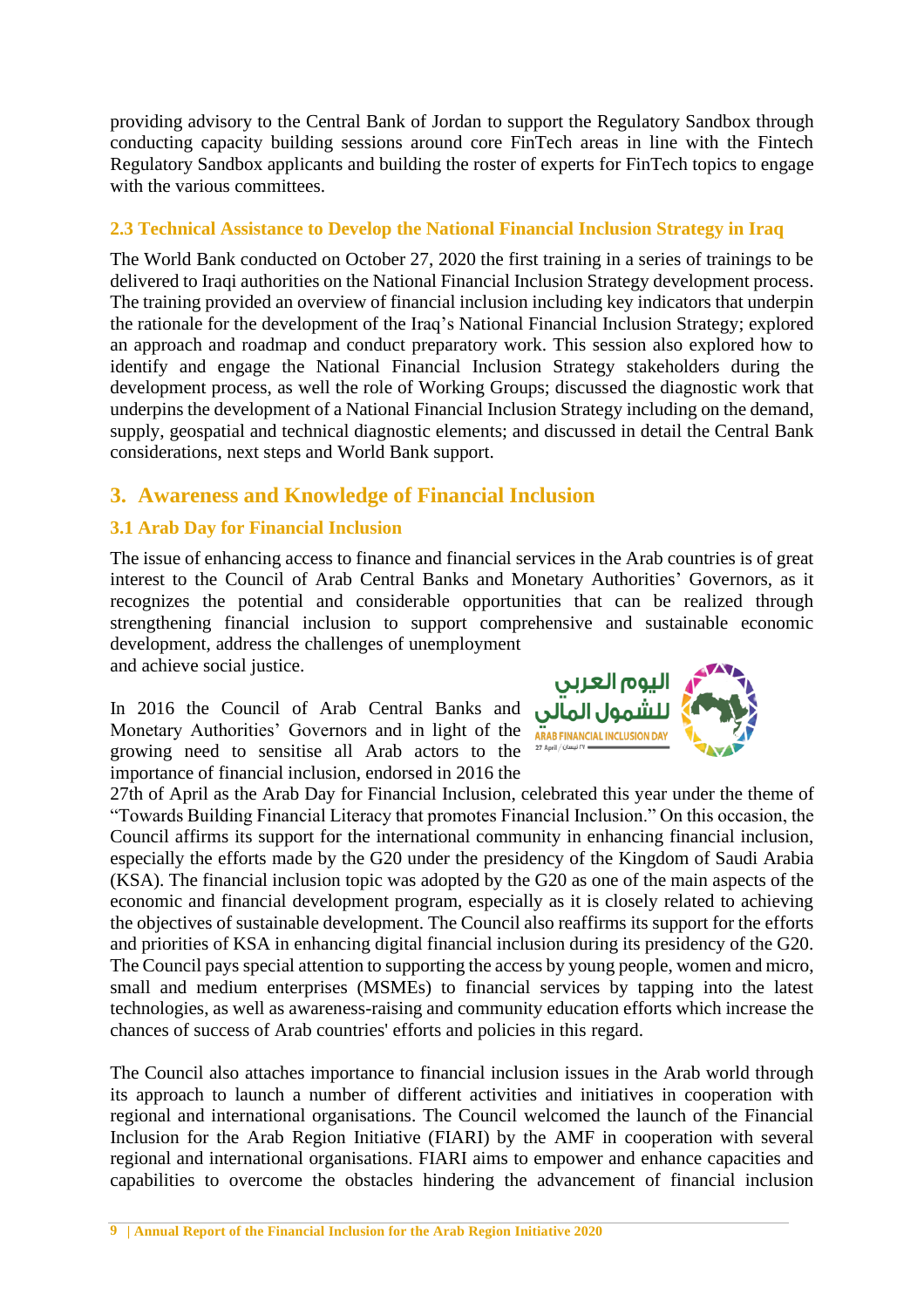indicators in the Arab countries. In this regard, the Council values the comprehensive model of demand side surveys which detect the trends of demand on financial services in the Arab countries for both households and MSMEs. In view of that, the Council invites all Arab counties to put this model into force to help improve financial inclusion indicators and adopt appropriate policies and strategies in this respect. The Council also calls on FIARI's partners' organisations to further support the utilisation of new technologies in providing individuals, and MSMEs with access to financial services.

The Council further values the actions taken by the Arab countries to promote financial literacy, especially the digital financial literacy. It reaffirms the need to integrate all segments of society into the formal financial system, especially young people, women, entrepreneurs and the MSMEs sector. To this end, it is necessary to raise the awareness of those segments, protect their rights and improve their knowledge of financial issues so that they can make sound investment decisions. The Council also calls on all ministries of education, culture and higher education in the Arab countries to double their efforts in order to expand and increase financial education and awareness.

On the other hand, the Council values the role played by the Financial Inclusion Taskforce in enhancing financial inclusion in the Arab countries. This role is clear in developing policies and procedures related to financial inclusion in the Arab countries and considering studying ways to improve financial inclusion indicators in the Arab countries and help them implement the relevant international standards and principles. The role of the taskforce is also to strengthen cooperation between the various national institutions and entities concerned with financial inclusion issues in the Arab countries and the relevant international organisations.

The Council highlights the increasing importance of using new financial technologies in financial and banking sectors, and the significant accelerated growth witnessed by the financial services sector of such technologies and their related services world-wide. In addition, the great potentials offered by these technologies and services in terms of enhancing the efficiency of financial and banking operations, particularly in supporting the opportunities to access finance and financial services and encouraging entrepreneurship. In this connection, the Council calls for raising the awareness of all segments of society about the topics of Fintechs and taking the necessary measures to achieve this in coordination with the relevant official authorities. It also stresses the importance of the Regional Fintech Working Group launched by the AMF in sharing expertise and knowledge about Fintechs and crystallising different visions on the best way to regulate and put such technologies into effect in the Arab countries.

Furthermore, the Council looks forward to pursuing the improvement in financial inclusion indicators in the Arab countries, especially as the latest statistics reflect the efforts made by the Arab countries in enhancing access to financial services. Figures indicate that the percentage of the adult population in the Arab countries who have access to formal finance and financial services has risen, on average, to 37%, and soared to 265 for women, and to 28% among lowincome segments. Although these figures draw a veil over the disparities in this regard among the Arab countries, they still indicate the great potential opportunities – especially for private financial and banking institutions – that can be tapped into to enhance access to financial services in the Arab communities.

Likewise, the Council values the efforts exerted by Arab central banks and monetary authorities, and commercial banks and official financial institutions in the past years in marking the Arab Day for Financial Inclusion and their related activities and events on this day. These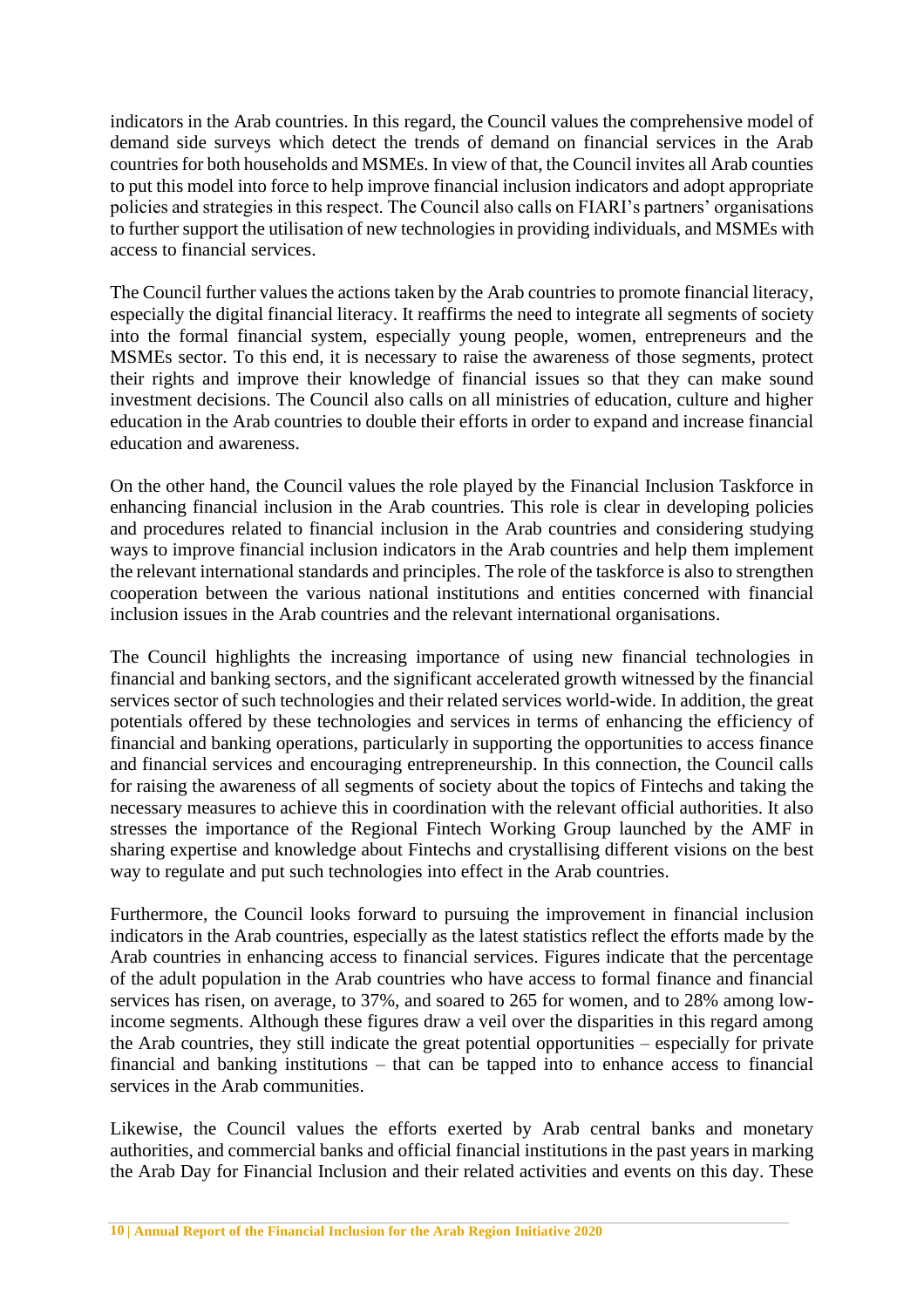efforts have contributed to spreading awareness and financial education among all members of the community. Accordingly, the Council calls on all member states to celebrate the Arab Day of Financial Inclusion and encourage community participation (virtually) in marking the day through the implementation of awareness-raising activities and events to promote the importance of financial inclusion and its objectives. The Council hopes that the planned events of the Arab Day of Financial Inclusion will be successful, and their desired objectives are achieved.

It should be noted that the Partner Institutions in the Initiative have posted the statement issued by the Secretariat of the Board on their websites. The Institutions also agreed to commemorate the Day of the Arab Financial Inclusion with activities. The AMF organized a media conference on this occasion. The Initiative's Partner Institutions supported the efforts of the Central Banks and Arab Monetary Authorities by organizing events and activities during the week of the Arab Financial Inclusion Day 2020.

# <span id="page-9-0"></span>**3.2 Series of COVID-19 Central Bank Financial Inclusion Response Calls**

Aware of the importance of dialogue and consultation on the repercussions of the Corona virus, the AMF organized starting April 2020, in cooperation with its Partners in the FIARI Initiative**,**  a series of virtual "remote" meetings for Directors of Financial Inclusion Departments, Payment Systems, Financial Infrastructure and Financial Consumer Protection in Arab Central Banks and Monetary Authorities on the repercussions of the new Coronavirus on financial services and financial inclusion, as well as the need to enhance and accelerate the process of transition to digital financial services with the participation of a number of regional and international financial institutions.

These meetings offered an opportunity to exchange experiences and opinions on accelerating developments with regards to the impact of Coronavirus on financial inclusion, financial services, the safety and efficiency of payment and settlement systems, payment tools in Arab countries and worldwide. In addition to the related developments and their trends, appropriate current and future policies, the role of regulatory and supervisory authorities in mitigating the risks arising from the repercussions of the virus, as well as the support that FIARI Initiative can provide in light of the repercussions of this crisis. The discussions focused on additional pressure on basic financial services and the need to intensify efforts to enhance access to finance and financial services. It also clearly highlighted the importance of accelerating the transition to digital financial services and the urgent need to provide the necessary liquidity to enterprises and individuals to meet the basic obligations, such as the payment of employees' salaries and covering operational expenses.

In parallel with the series of virtual meetings, the results of the work of the AMF and its partners in FIARI Initiative were presented. The design of a framework for digital financial transformation in the Arab countries shows the most important axes related to digital transformation, the drivers of this transformation. It outlines the important tools that help regulators encourage digital transformation specific to the reality of the Arab countries. This is concurrent to publications by the AMF, its Committees and Task Forces emanating from the Council of Arab Central Banks and Monetary Authorities, as well as by AMF's partnering international institutions.

The important role played by the World Bank, the GIZ and the AFI in helping the Fund to organize these meetings and in preparing research, studies and recommendations should be noted.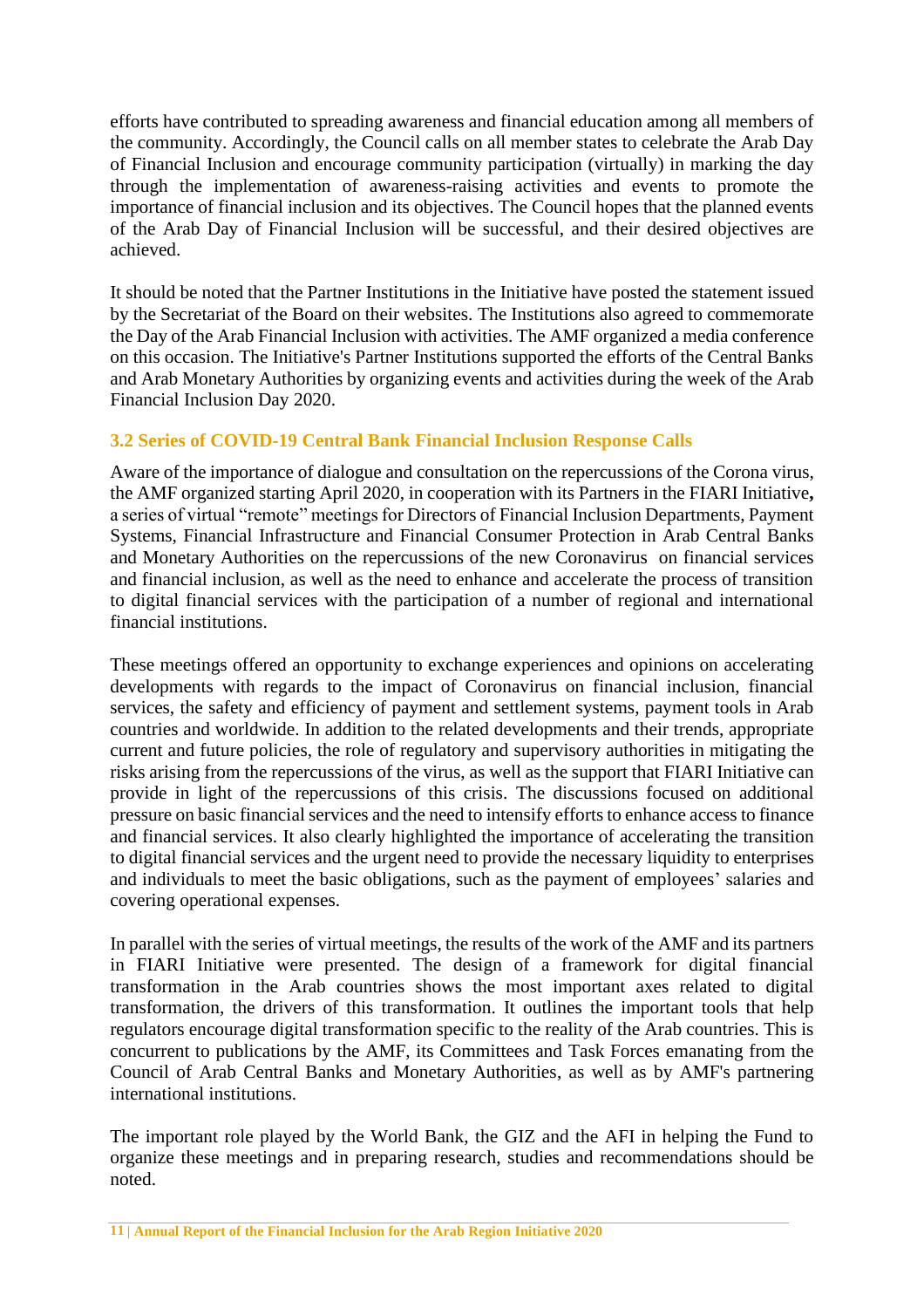During these meetings, a number of issues, challenges, suggested solutions were discussed, and some Arab and international experiences were shared. Discussions focused on the following main topics:

- How to deal with the current crisis, mitigate its effects, and protect the economy, financial consumers and financial institutions from liquidity risks, as well as the risk of financial exclusion of local communities and micro, small, and medium-size enterprises (MSMEs).
- The role of digital financial services, including mobile money, financial technology (fintech) and national payment systems during lockdowns and confinements in facilitating the safe and timely delivery of financial assistance or salary payments from government agencies to beneficiaries, individuals and the private sector.
- The role of non-bank financial institutions, such as microfinance institutions, in providing liquidity crucial for the livelihoods of low-income segments and the local economy.
- Mechanisms to support small and medium-sized enterprises and ensure the provision of the necessary financing and financial services to help the economy recover, and the role of loan-guarantee programs in mitigating the risk from the fallout of the crisis as an instrument of financial inclusion.
- Major global developments and trends in Central Banks' digital currencies, the role of digital financial services, and the responsibility of regulators in facilitating their spread, growth, and the appropriate tools for that.
- Ways to accelerate the transition to digital financial services and electronic payment applications, and to enhance efforts in terms of individuals and companies' access to financial and banking products and services, which are positively reflected in the levels of financial inclusion in Arab countries.
- Requirements for post-crisis recovery, enhancing opportunities for digital financial transformation, supporting innovation in a way that promotes digital financial inclusion, in which new financial technologies enhance access to formal financial services.
- How to strengthen mechanisms for providing liquidity to finance productive sectors, especially micro-, small- and medium-sized enterprises, the importance of national definitions of SMEs, and the collection and analysis of data on women's participation in launching of such projects.
- How to promote community awareness in dealing with non-bank financial institutions and ways to enhance access to their services, through the development of innovative products that meet the needs of financial sector operators.
- Addressing the regulatory framework and technical requirements for the development of Takaful microinsurance products, touching on operational risk and collaboration between financial institutions and insurance companies to strengthen portfolios of insurance and access to insurance services, as well as the challenges of dealing with customers in microinsurance policies, and ways to facilitate and expedite recoveries and their transparency.

Discussions focused on the of Arab Central Banks and Monetary Authorities in limiting the implications of Covid-19 on local communities, MSME, and the economy in the short and medium terms as well as the recovery from this crisis. During these meetings, many measures and solutions were identified that can be broadly categorized into: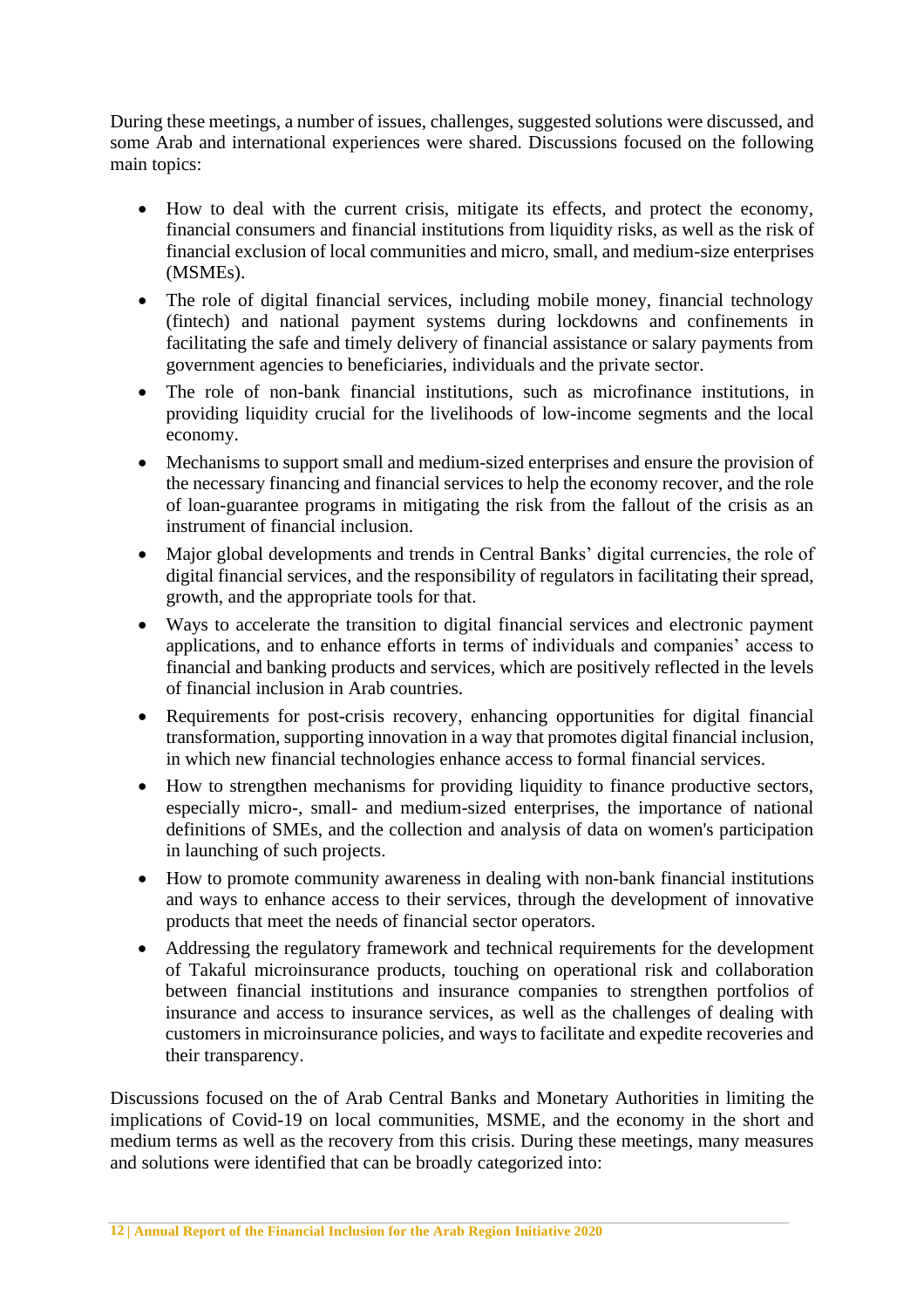- Ensuring and providing the liquidity to the private sector.
- Promoting the digitalization of financial systems and scaling digital/fintech services

With regard to the first issue, the discussions dealt, on the one hand, with the capacities in debt repayment and, on the other hand, with prospects in obtaining new funding from banks and other financial institutions during the crisis: the main challenge of the private sector, especially MSMEs, to secure operational liquidity or of households to secure livelihoods. Approaches by countries and organizations were discussed, the most important of which are:

- Encouraging support programs or directly providing necessary liquidity facilities for the financial sector to continue lending to the private sector or households at low cost and in timely fashion.
- Ensuring that clients that fall short in servicing their debt during this temporary crisis period are not negatively affected in their credit assessment or blacklisted in credit registries (including through bounced checks) because of the pandemic-induced adverse economic effects for households and the private sector.
- Using alternative methods in credit risk assessment and providing new guarantee programs, especially since MSMEs are most affected due to this crisis and depend on continued financing to cover their operating expenses and pay salaries. MSMEs are the largest GDP and employment contributors in Arab world.
- Enhancing credit guarantee schemes in mitigating the economic risks arising from the health crisis and in safeguarding and expanding financial inclusion progress. To help secure lending to the private sector under the prevailing circumstances, the conditions of these programs need to be revisited and amended to better meet the needs of financial institutions and their MSME clients, for example: increasing the percentage of secured loans, reducing commissions and interest, lifting some requirements that are unrealistic in the current circumstance. Early industry experience helps to determine the between the benefits and costs of such programs under the new realities.

The exchange further highlighted a few international examples of policies adopted by governments and supervisory bodies in confronting the challenges of the microfinance sector. These include fiscal measures for liquidity as well as macroprudential measures for business continuity and contingency in financial service providers, loan moratoria, etc.

The discussions revealed the role of authorities in reducing the burden on banks and non-bank financial institutions, mainly microfinance institutions, in complying with usual requirements by temporarily relaxing, suspending or postponing some macroprudential and other regulatory rules such as for digital finance or reserve requirements to ensure continued operations. Overall, the financial policy objectives of the stability, inclusiveness, integrity and client protection of financial systems guided the deliberations of Central Banks

With regard to the second issue, it was agreed on the importance of utilizing the available technological and financial infrastructure (mobile and internet networks, payment systems, etc.) in Arab countries to deliver financial and banking services to beneficiaries in safe, fast and easy means. The meetings discussed the role of electronic payment systems and the developments of these systems, particularly in terms of government payments, small payments and bill payment services, and the need to rapidly digitize these services in light of the current crisis, which represents an opportunity to accelerate the transition to Fintechs in most Arab countries. In this regard, the experiences of some Arab countries were reviewed and the solutions that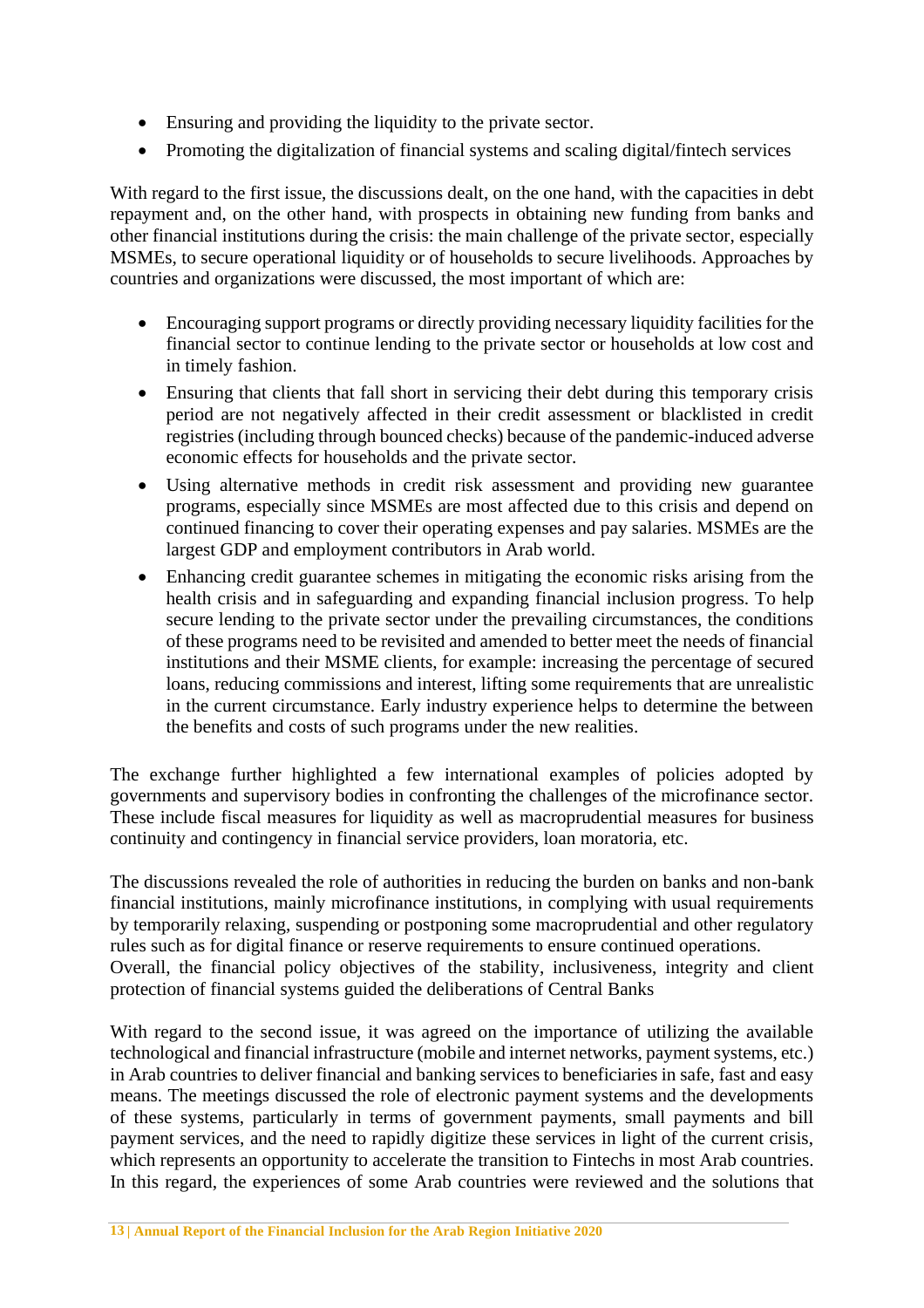have been put forward regionally and internationally aimed at reducing the use of cash and increasing the use of digital payments. Thereby including individuals and businesses into the formal financial system allows the provision of many services electronically during periods of lockdown and confinement.

In order to achieve this, it was agreed that it is important to focus on several issues, the most important of which are:

- Intensifying cooperation and coordination between the relevant regulatory, supervisory and government agencies on national level to develop and expand digital government services, digitize government payments, share information and databases between them, while ensuring the protection of confidentiality and data privacy.
- Providing an enabling and clear legislative and regulatory environment that helps banks and financial institutions in the process of digital transformation, especially when developing their systems and using modern digital solutions without the risk of noncompliance with the legislation.
- Adopting the digital identity, the electronic signature, adopting the electronic Know Your Customer (eKYC) rules, and using the risk-based approach, especially when opening accounts and providing some banking and financial services remotely.
- Achieving a balance between compliance with anti-money laundering and terrorist financing standards and efforts aimed at expanding the number of clients in the formal banking and financial system by adopting a risk-based approach.
- Reducing the cost of compliance with customer due diligence requirements by sharing information bases and other similar solutions, especially when registering clients and providing them with remote services.
- Stimulating the use of digital payment services, expanding the financial and technological infrastructure, and enhancing the quality of digital financial services.
- Ensuring consumer protection and data security, increasing the citizens' awareness about digital financial services and considering it one of the main priorities for both supervisory authorities and financial service providers. This reduces the possibility of clients being exposed to risks such as financial fraud and misuse of personal data.
- Encouraging interoperability between payment systems and financial service providers to reduce the cost and increase the spread of digital financial services.
- Opening payment systems for connectivity by all financial service providers without discrimination to stimulate competition and enable fintech companies to scale innovative digital solutions by allowing them to join those national payment systems. This promotes talent among the Arab youth, entrepreneurship, and investments

Some international and regional examples of microfinance policies and procedures applied by some governments and financial regulators to address the crisis have also been presented. The most important challenges in the microfinance sector were discussed, such as the need to provide liquidity, the importance of protecting small depositors, and ensuring business continuity. Some of the proposed solutions to ensure the stability of the national financial system have been addressed, by focusing on priorities and how to determine the recipients of support under the needs and specificities of each country.

The discussions also demonstrated the importance of the role of Arab Central Banks and Monetary Authorities in alleviating the consequences of the Corona pandemic on banks and

**<sup>14</sup> | Annual Report of the Financial Inclusion for the Arab Region Initiative 2020**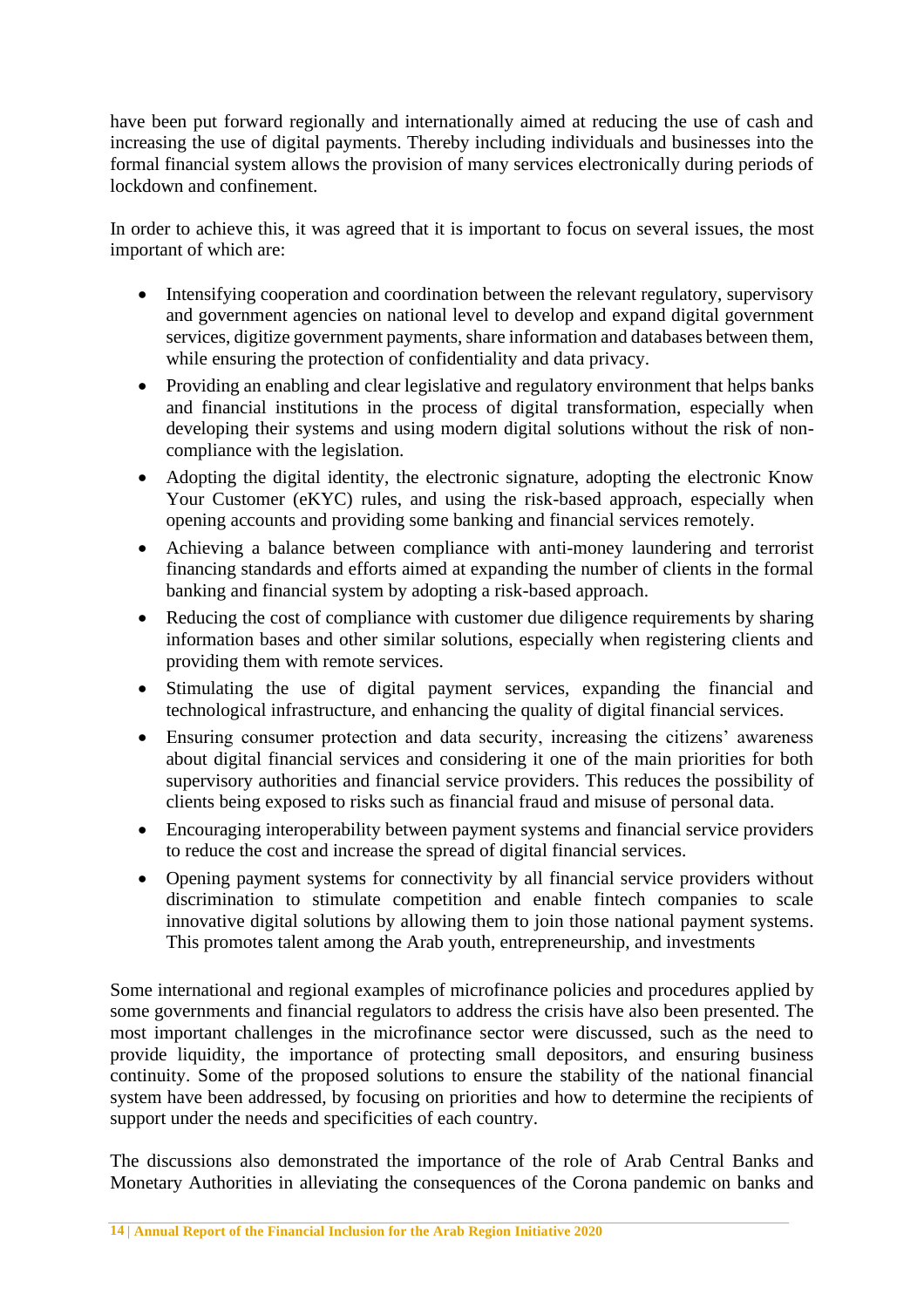non-bank financial institutions, such as microfinance institutions, from the burden of complying with certain requirements and regulations that could be deferred during these special circumstances. In order to enable these institutions to cope with the crisis and to continue to provide services to all groups of society, including, for example, postponing the previously set deadlines to comply with certain regulatory rules and requirements that are considered to be non-urgent or unnecessary at this critical stage, and mitigating or even temporarily suspending certain regulatory requirements.

# <span id="page-13-0"></span>**3.3 Workshop on "Responsible Digital Financial Inclusion: Financial Education and Consumer Protection in the Digital Age"**

With the accelerated digitalization in finance throughout the pandemic, elevated security risks for clients have been high on the agenda of Central Banks worldwide and in the Arab region.

On December 14, 2020, Arab Central Banks and Monetary Authorities convened to discuss and exchange latest insights and good practice in the digital financial inclusion. A total of 85 participants representing seventeen countries joined the workshop in view of making digital finance work for the resilience and recovery of their local communities and economies.

Technology and finance are perceived as both growth enablers and growth sectors for Arab economies. In the Arab region, access to financial services means a market potential of 63% of unbanked adults and an important part of MSME that face a combined funding gap of USD 200+ billion (World Bank and IFC, 2018). This translates into an estimated seven billion dollars of additional potential revenue for the private sector, let alone employment effects from financial inclusion (CGAP, 2019).

The primary obstacle limiting uptake of services is a stubbornly sticky preference for cash across the Maghreb, Levant and the Gulf (Wamda, 2016), owing reportedly to limited financial awareness, trust, and financial literacy among populations.

At the same time, clients, including first-time adopters of formal financial services with little experience or low literacy levels and hence vulnerable users, are exposed to new risks in the digital age in mature and emerging markets and developing economies alike. These risks, ranging from unfair treatment and data privacy breaches to cyber incidents, pose serious threats to the financial well-being of populations and the stability of financial systems with potentially long-lasting adverse effects on equality and growth.

These challenges and risks are emphasized during the 2020 pandemic. Digital finance offers ways in mitigating the impacts of Covid-19, stimulating the economy and maintaining social cohesion. However, bold policies are needed to strengthen ecosystems for safe digital finance; to enable financial service providers withstand operational, liquidity, solvency shocks; to empower populations in securing livelihoods and businesses in leading decent employment and growth.

The digital transformation in financial products and services in payments, lending, savings and investments, and more comes with the consequent need to enhance literacy levels and consumer protection frameworks in countries.

Supporting digital financial inclusion and the concurrent need for effective consumer protection as well as strengthened financial literacy, has been high on the G20 agenda – as testified by the 2020 GPFI themes – and a priority for Arab policymakers.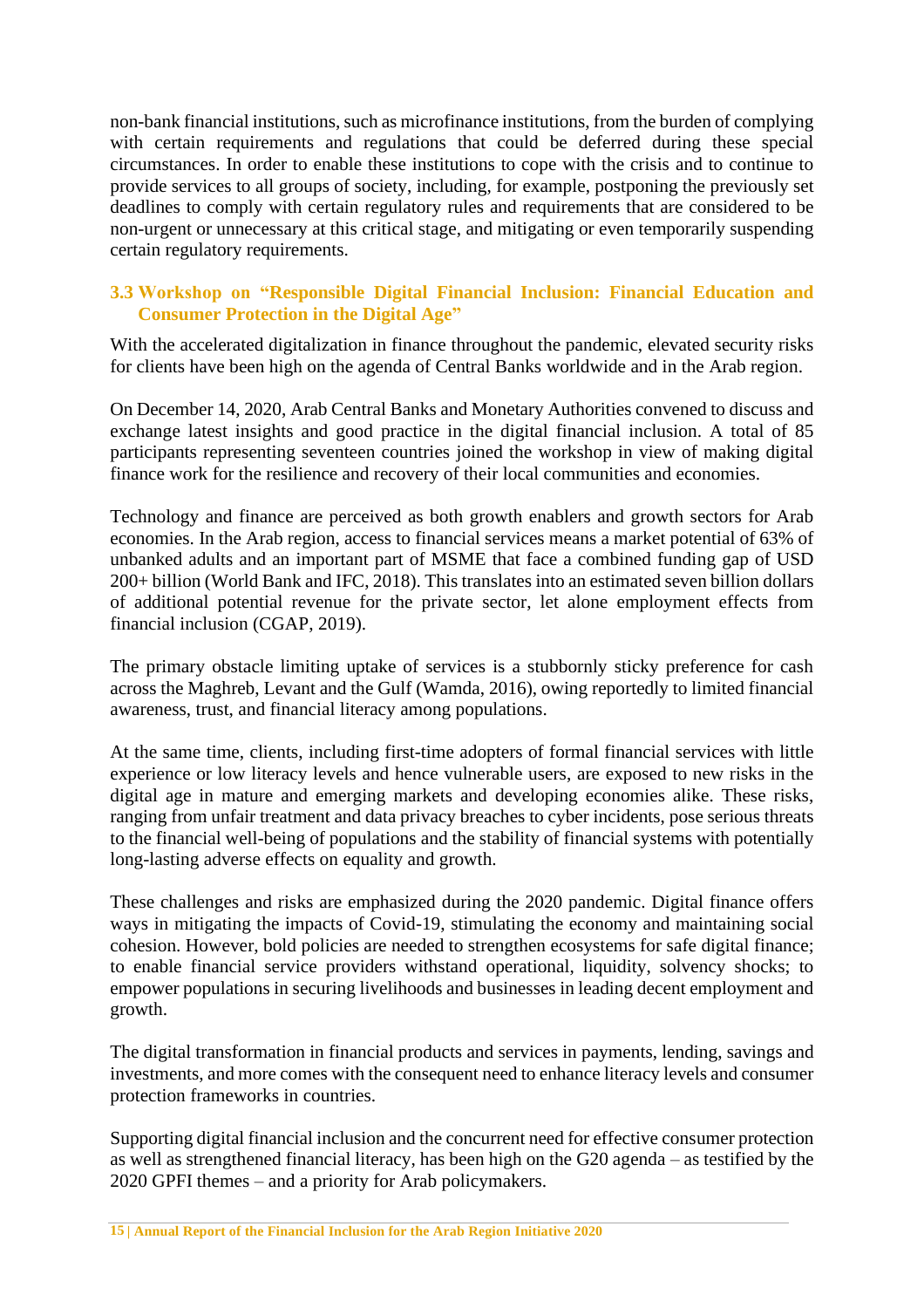The Digital Financial Transformation approach for the Arab region, as endorsed by Arab Central Banks and Monetary Authorities' Governors, underscores the role of consumer protection and literacy in a digital financial ecosystem. This framework provides orientation for progressive policies in countries in order to shape the digital transformation in the financial systems pro-actively and sustainably.

This FIARI workshop organized by the AMF and GIZ on behalf of the BMZ with World Bank and AFI contributed to empowering key policymakers and regulators in moving ahead with important timely reforms for digital finance. The objectives of this workshop were:

- Awareness about guidance in balancing benefits in digital applications with risks to consumers.
- Understanding of good practice in support of responsible digital financial inclusion.
- Knowledge of consumer protection frameworks responding to transformations in digital finance and changes in the customer experience.

The workshop empowered the participants in addressing financial literacy and consumer protection in the digital era. One part of the workshop included country case studies delivered by experts from Central Banks across the region:

- Country Case Palestine: Experience with Consumer relation halls and how the Palestine Monetary Authority is regulating consumer protection in the digital space.
- Country Case Egypt: Experience with public awareness and education campaign for the Meeza national payment scheme and insights into Central Bank of Egypt's organizational development and market consultations for safe fintech developments.
- Country Case of Saudi Arabia: Rational, experience and outcomes from the G20 Techsprint for supervisory technology applications by regulatory authorities.
- Country Case Morocco: Bank Al-Maghreb experience in enabling safe digital financial services under the national financial inclusion strategy and Morocco's lessons with financial education and consumer protection.

Another part included global insights delivered by key international experts:

- AMF: Approach for Digital Financial Transformation in the Arab region
- GIZ: Responsible Finance in the Digital Age: Client risks and opportunities for policy makers, regulators and supervisors in the age of data-intensive digital financial services.
- World Bank: Consumer Risks and Mitigants in Fintech: New financial consumer risks and emerging regulatory practices across digital credit, crowdfunding, P2P lending.
- Bankable Frontier Associates (BFA): Propping Up Supervisory Solutions in the Digital Space: Next-gen tools in regulation and supervision of market conduct in the digital, data-driven age.

The workshop on responsible digital financial inclusion included peer exchange sessions with interactive polls. By the end of the workshop and following an evaluation, 9 out of 10 participants found the workshop very relevant for their work and 9 out of 10 found the exchange with their peers very useful for leading digital financial inclusion topics in their organization.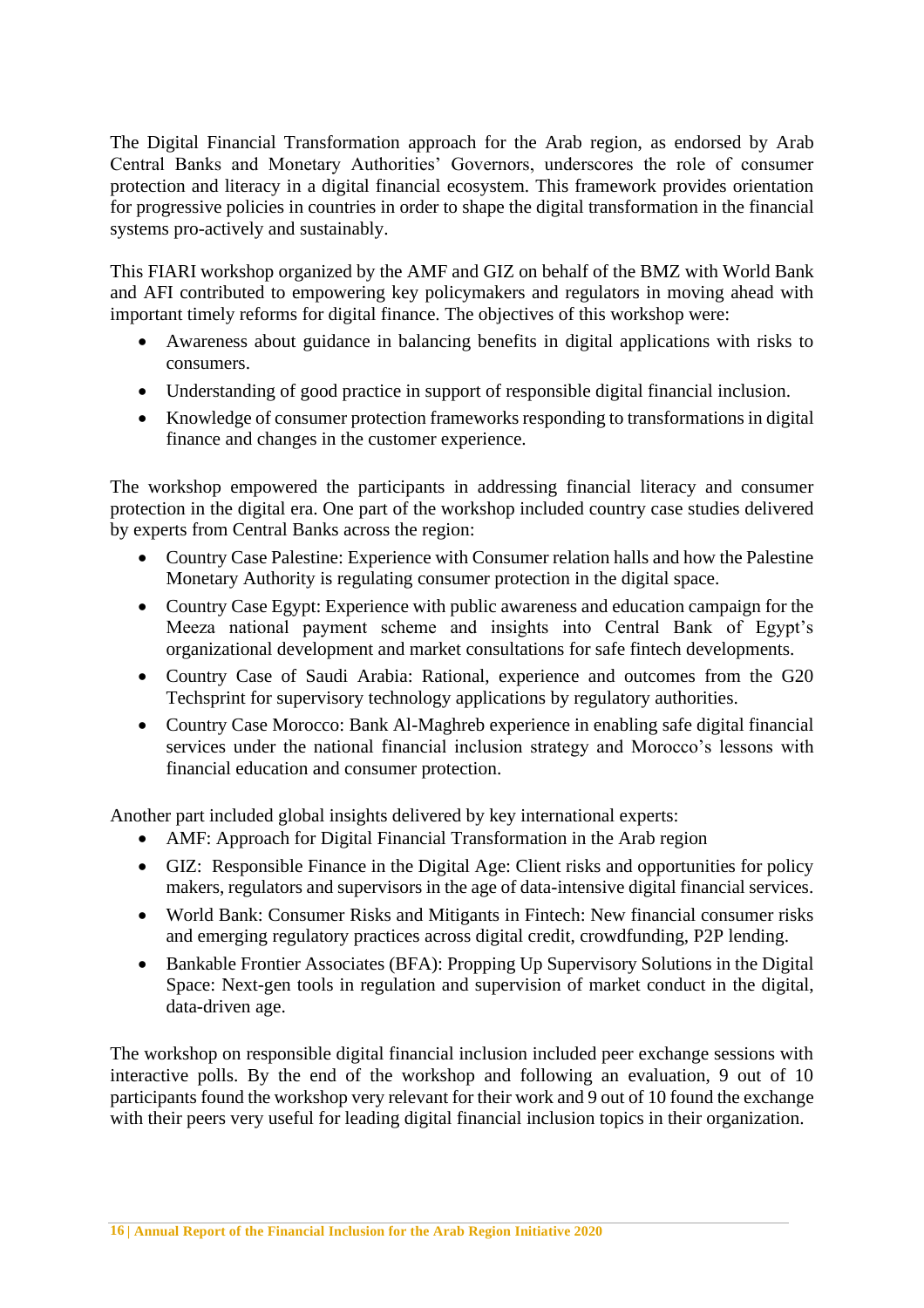# <span id="page-15-0"></span>**3.4 Accelerating the Transition to the Digital Economy**

The World Bank worked in many Arab countries to speed up transition to the digital economy by scaling up existing technical assistance and financial solutions to introduce transaction accounts, expand access points, improve financial literacy, drive scale and visibility through digitizing high-volume government and wage transfers, modernize legal and regulatory frameworks, support entrepreneurship development, and foster partnerships with global digital economy majors. Examples include the ID project in Morocco and in Saudi Arabia where the World Bank provided advisory services on the development of the overall framework of digital Fintech, including regulatory, policy and institutional dimension. The World Bank also worked with countries, such as Jordan and Morocco, to establish Fintech regulatory sandboxes, which allow regulators to observe innovations in a controlled live environment and better understand potential risks and opportunities, and to develop a comprehensive policy framework and suitably adapt legal and regulatory frameworks for Fintech. The World Bank also worked on digital payments in Palestine, Tunisia and Morocco, and on digital economy project in Lebanon.

Under Financial Inclusion Global Initiative in Egypt, and jointly with the Bill and Melinda Gates Foundation, the world bank provided technical assistance in consumer protection, digital payments, development of payments strategy. The FIGI Egypt ASA activities are aligned with the framework for Payments Aspects of Financial Inclusion (PAFI), a joint report by the Committee on Payments and Market Infrastructures (CPMI) and the World Bank, and is organized under four components which are: (i) Diversified Financial Services/ Use of Technology, (ii) Strengthening the National Payment System Governance, (iii) Complementarities with Social Transfer Programs, (iv) Financial Consumer Protection and Financial Literacy.

# <span id="page-15-1"></span>**4. Capacity Building**

# <span id="page-15-2"></span>**4.1 Financial Inclusion Data Lab – An Online Training Workshop on Demand-Side of Financial Services data**

The Financial Inclusion Data Lab was delivered as online training course during the week of July 12-16, 2020. As such, it was the first of its kind learning program that provided knowledge, tools, and techniques to apply to the complex challenges of designing and implementing data systems for financial inclusion strategy and policies. The workshop was organized and hosted by the AMF with support by the GIZ under the FIARI Initiative.

In this intensive and highly interactive week-long program, financial inclusion and data experts and practitioners shared their experience and proven approaches to the development of an effective data collection system for financial inclusion on a country level — best practices that set the standard for complex challenges in the dynamic financial inclusion environment.

The objectives of the program were to:

- Set clear and realistic goals for data collection for financial inclusion in your country
- Create a data system blueprint that can support the systematic data collection and analysis
- Establish measures and indicators that are relevant on a national level and comparable internationally
- Review the design of the survey tools for financial inclusion for individuals and MSMEs
- Collect and analyze the relevant data to assess financial inclusion situation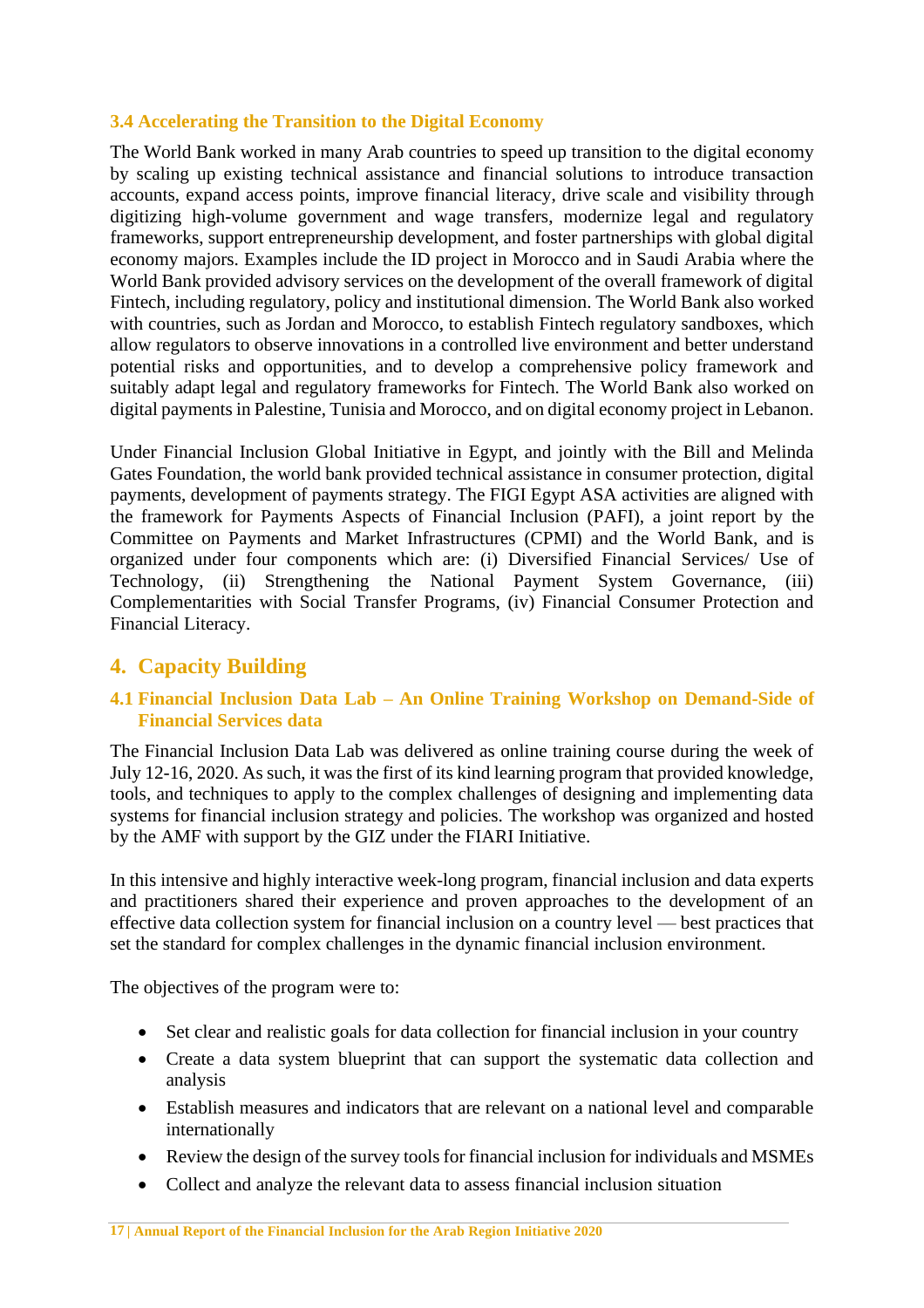- Formulate recommendations for evidence-based financial inclusion policies
- Provide support for a national strategy for financial inclusion

The program consisted of five workshops which introduced the key concepts and provided substantive contribution to the design and implementation of data collection systems for financial inclusion:

- Establishing goals and objectives for financial inclusion data
- Creating a data collection system for financial inclusion
- Designing a financial inclusion survey of individuals and households
- Designing a financial inclusion survey of micro- and small business (MSMEs)
- Using data for financial inclusion strategy and policies

Each workshop provided a theoretical background and introduction to the topic based on the international best practices, followed by case studies drawn from the experience of the country members in implementing financial inclusion data surveys. Overall, there were 7 cases from 7 member countries which enriched the value of the workshop. The workshop also provided opportunities to ask questions, make comments and discuss with the peers the challenges involved in implementing data surveys for financial inclusion.

The digital workshop was enhanced with a comprehensive set of pre-course readings and a full set of demand-side survey tools for individuals and households and MSMEs jointly developed, in the framework of the FIARI Initiative by the AMF and GIZ in close concertation with the Arab Financial Inclusion Task Force, body established under the umbrella of the Council of Arab Central Banks and Monetary Authorities' Governors.

# <span id="page-16-0"></span>**4.2 Training Course on "Inclusive Growth"**

The AMF, in cooperation with the IMF Middle East Center for Economics and Finance, organized a "remote" training Course on "Inclusive Growth" from 7 to 17 December 2020. The recent developments related to the Corona pandemic have imposed a new economic reality on the Arab countries, necessitating the intervention of decision-makers with a package of macroeconomic policies aimed at stimulating domestic demand levels and increasing the levels of flexibility of these economies in the face of these developments. It has also pushed for the implementation of a number of fundamental structural reforms to achieve inclusive and sustainable growth in order to realize the aspirations and ambitions of the peoples of the region.

In the midst of unfavorable global developments, the Arab economies in their march to achieve economic stability and support inclusive and sustainable growth face several challenges, the most important of which is unemployment, especially among young people, university graduates and women as well as the challenges of raising the population's standard of living and the economic and social well-being. These are undoubtedly major issues that require redoubling efforts by governments, private sector and all institutions of society in a joint movement, along with promoting the search for solutions through the encouragement of creativity and innovation.

Designing policies and strategies for inclusive growth of the Arab countries is a great opportunity not only to overcome the current circumstances of the pandemic, but to achieve a long-term economic growth path, which requires careful analysis of the situation of each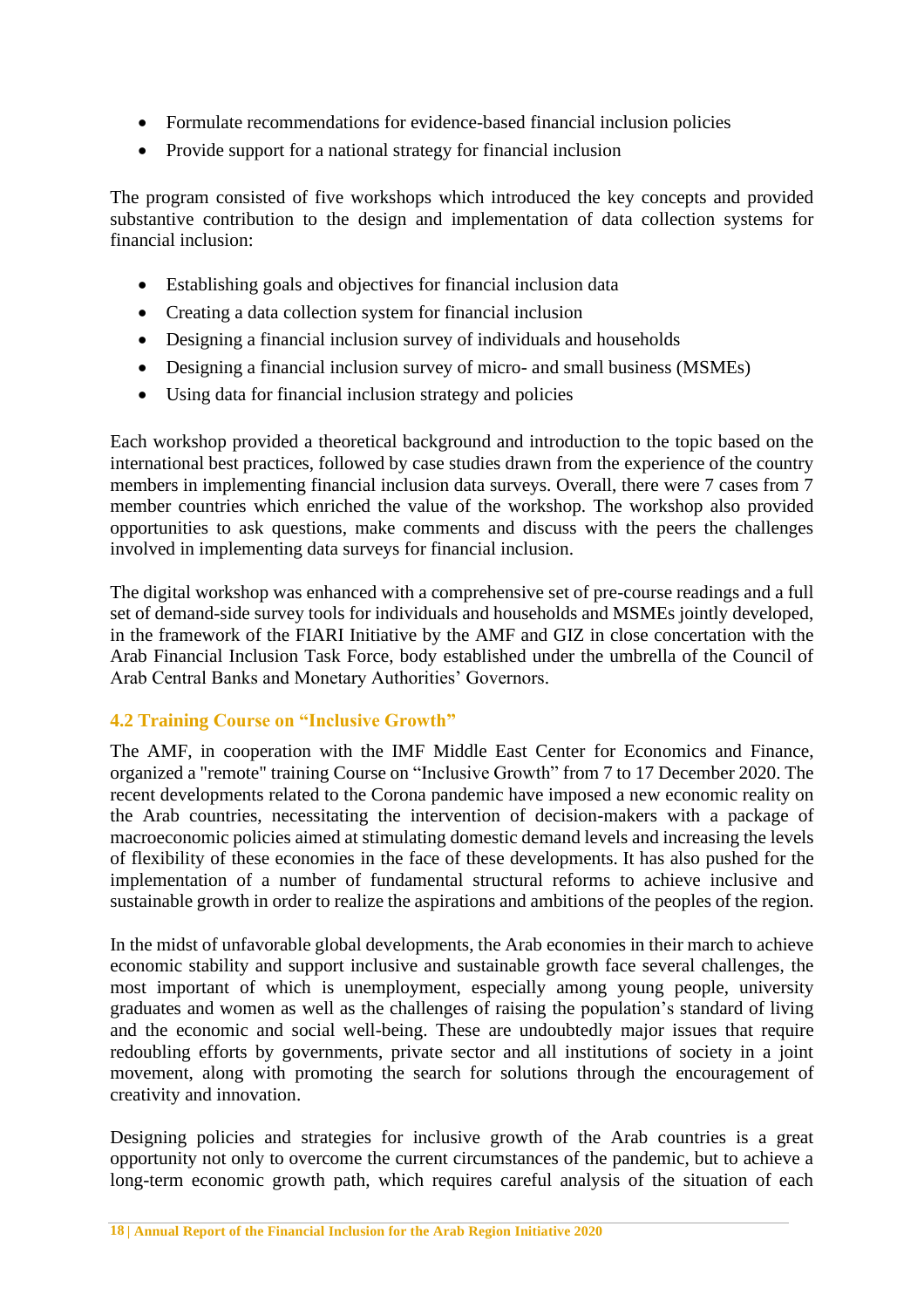country before reaching the optimal strategy. In addition to balancing short-term goals to meet pressing needs, and long-term sustainable growth goals.

To achieve inclusive and sustainable growth, strategies must be developed that take into account institutional capacities, transparency and accountability. It is also necessary to encourage efficient and sustainable decision-making by policy makers, consumers and the private sector, with greater importance given to both natural capital and human and material capital, to ensure effective economic management. Meeting capital needs is also crucial, as public finances remain limited, requiring the activation of the role of the private sector in investment, the promotion of public-private partnerships and the creation of innovative financing mechanisms and instruments.

The Course aimed to increase participants' awareness of the concepts of inclusive growth, and to introduce them to analytical and operational tools for assessing, measuring and following up on how macroeconomic policies affect economic growth, poverty, inequality and job creation, with particular emphasis on long-term sustainability issues, as well as understanding the design of inclusive growth strategies based on country case studies. The Course therefore focused on the following main axes:

- Indicators for measuring inclusive growth.
- Fiscal policy and inclusive growth.
- Designing inclusive growth strategies.
- Financial inclusion.
- Governance and inclusive growth.

# <span id="page-17-0"></span>**4.3 Fintech Innovation Lab on "Building Strategies for Digital Financial Transformation"**

The 2020 pandemic is putting unprecedented strain on governments, financial markets, firms and people, requiring distinct measures for human and economic relief. Digital finance offers ways in mitigating the economic impacts and maintaining social cohesion. Technology is expected to help financial institutions and markets to transform digitally and inclusive services to strengthen people and businesses in their resilience and economic capacity. Strategies are needed for creating the ecosystems and pro-innovation regulatory frameworks that will enable Fintech and drive this digital transformation of finance.

The 4-day Fintech Innovation Lab, jointly organized by the AMF and GIZ in the framework of FIARI initiative, provided regulators and supervisors with an understanding about key enablers for resilient, safe and inclusive Fintech and with guidance about devising strategies to put these enablers in place. It included both theoretical foundations and hands-on practice through a mix of pre-recorded expert webinars, live discussions, and pitches by innovation leaders. In assisted group exercises, learning by doing led to proposals for Fintech strategies.

Technology will help financial institutions and markets to transform digitally and ultimately bring forth such inclusive services which will sustainably strengthen people and businesses in their resilience and economic capacity. But if these expectations in financial technology are to be fulfilled, it will simply take more than knowledge sharing and awareness raising. Strategies are needed to create the ecosystems and innovation-friendly regulatory frameworks that enable fintech and drive digital transformation of finance.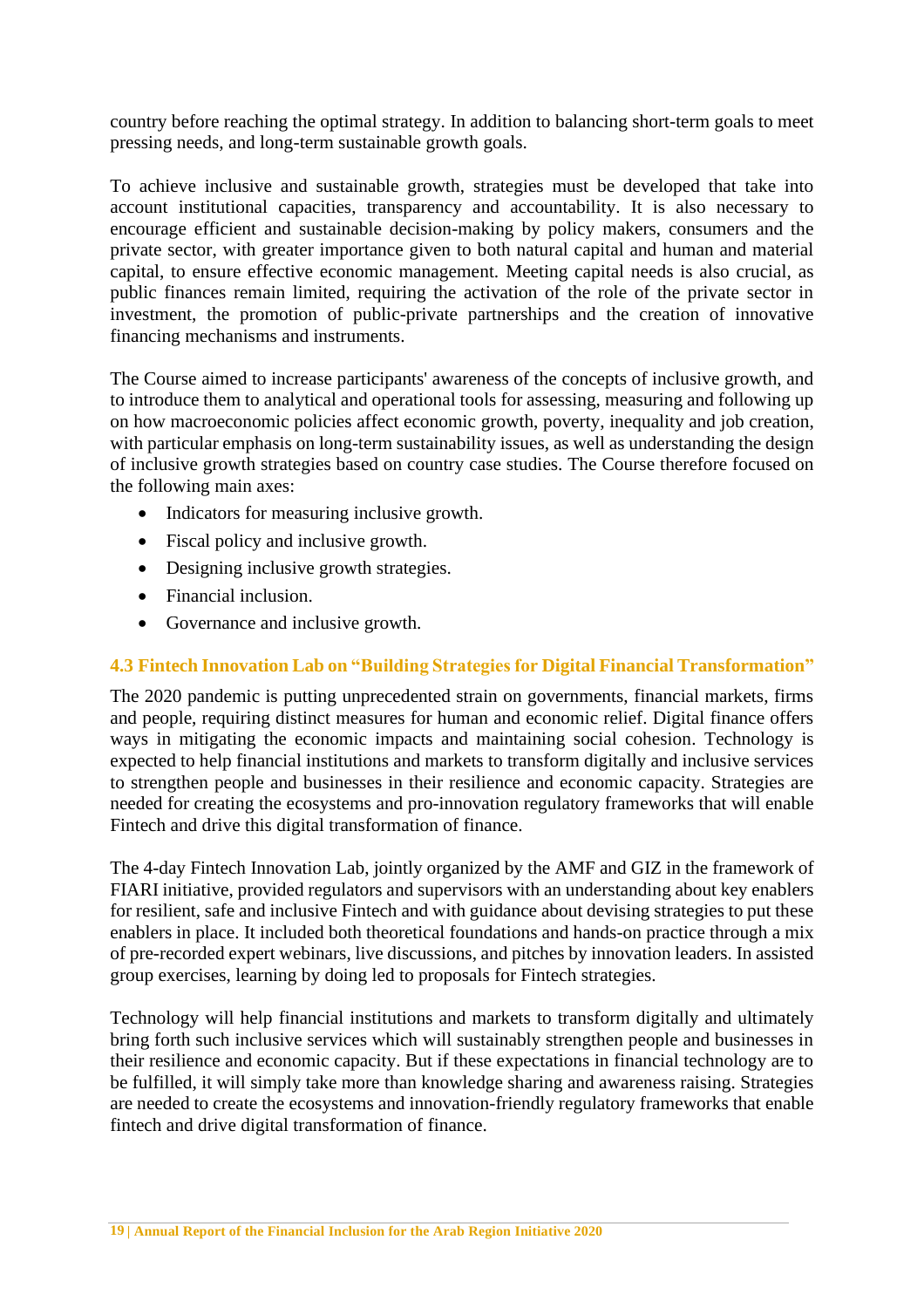The Fintech Innovation Lab was conducted as a 4-day digital workshop with highly interactive, creative, and productive sessions. Leading experts provided the foundations for key enablers of resilient and inclusive Fintech. Innovative professionals from financial authorities, such as from Central Bank of Egypt, shared and exchanged on good practice in building and promoting an enabling ecosystem for digital financial services to emerge.

All 80 members from 17 Arab countries engaged in breakout groups actively in hands-on exercises to pin down challenges for developing fintech markets and to work out priority actions for digitalizing their financial systems. The digital simplified customer on-boarding and eKYC, interoperable payments systems and open banking infrastructure, financial capabilities on demand side, and e-Government or Govtech emerged as the main common issues.

Through the mixture of pre-recorded expert webinars, live discussions, pitches by innovation leaders, and the discussion across institutions and countries, the foundation was gradually laid for the third day, the heart of the Fintech Innovation Lab. On the third day of the workshop the 17 country teams went to develop offline in groups fintech strategy proposals for strengthening ecosystems and regulatory approaches towards digital financial systems.

After three intense, insightful days, the highlight of the FIARI Fintech Innovation Lab 2020 followed on the fourth day: 17 country teams pitched their fintech strategy proposals for exercises purposes followed by a round of discussions on the valuable experience in the countries.

The evaluation reveals that the workshop was a success. The Fintech Innovation Lab programme was classified by the participants as "helpful" in all areas and the overall experience tended to be rated very good rather than good. Furthermore, most respondents (40 out of 42) are feeling very well positioned or good positioned to lead innovation topics in their organization and to drive digital financial transformation. In addition, respondents highlighted that they gained knowledge about the foundation of fintech strategies (33 out of 42) and innovative regulatory approaches (30 out of 42). Although the evaluation results also show that there is a demand for more in-depth measures on fintech innovation, 29 out of 42 respondents indicated that they have gained practice in developing a strategy to strengthen ecosystems and regulatory frameworks for fintech.

The Fintech Innovation Lab laid the foundations for key policymakers and regulators in spearheading more resilient, inclusive digital financial systems. The workshop also re-enforced the AMF's intention in taking forward the key stakeholder consultations among Arab Central Banks and Monetary Authorities in developing guidelines for a regional approach to digital financial transformation, which were successfully endorsed by the Council of Governors in September 2020.

# <span id="page-18-0"></span>**4.4 Exchange of Expertise among Arab Financial Inclusion Task Force Members**

The main objective of the Task Force is to contribute to the ongoing efforts to enhance financial inclusion in the Arab countries, by assisting national authorities in strengthening their regulations and instruments to expand financial services coverage, enhance financial awareness in the Arab region, and support cooperation between supervisory authorities and relevant international institutions. The task force also serves as a platform for exchange of experiences between Arab Central Banks and encourages cooperation in areas related to financial inclusion, leading to the harmonization of Arab countries' views on financial inclusion issues that are being addressed globally.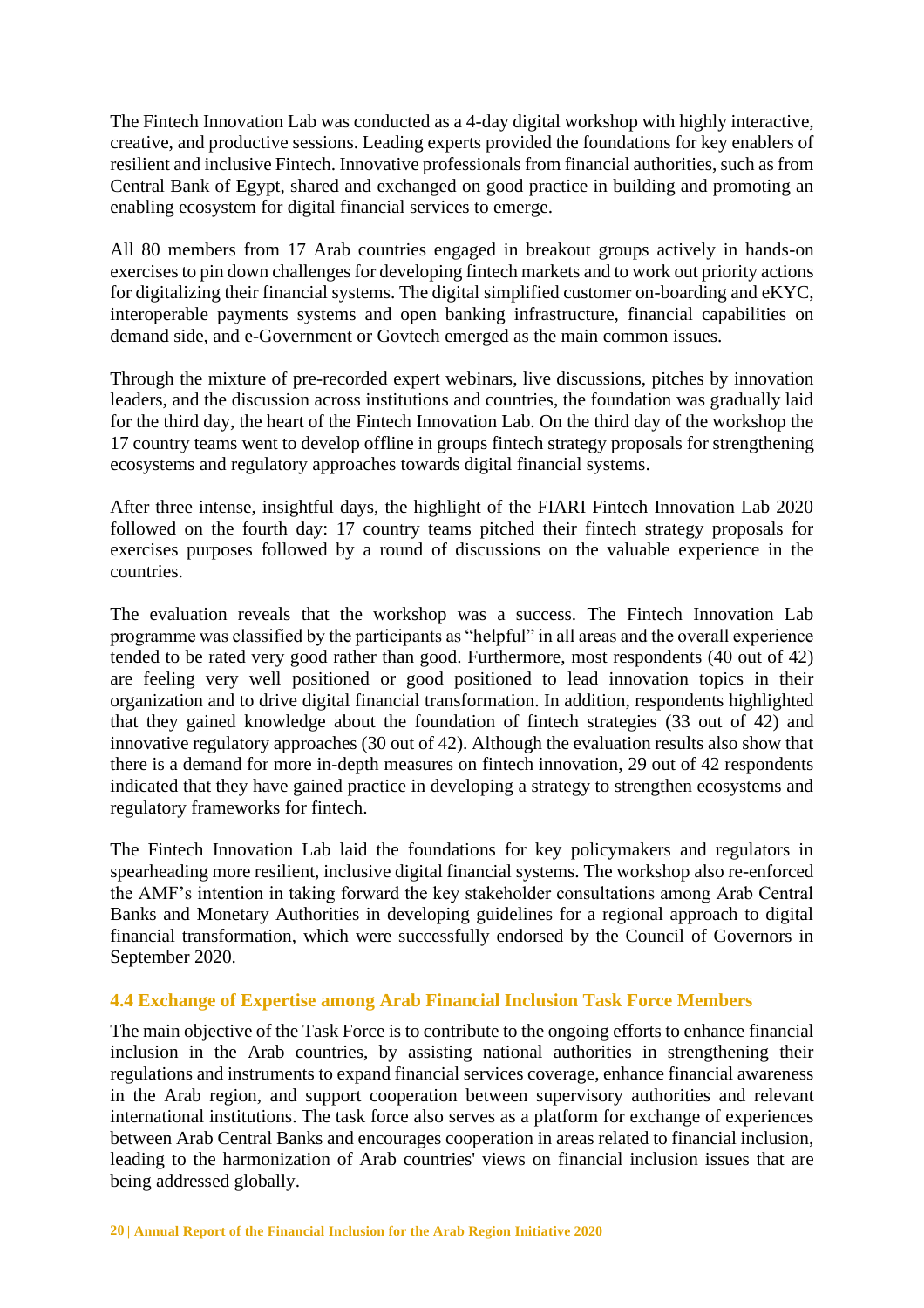The AMF is as a technical secretariat of the Regional Financial Inclusion Task Force. In addition, the AMF contributes to the preparation of working papers, research and studies in cooperation with the task force for submission to the Council of Arab Central Banks and Monetary Authorities' Governors at their annual meetings.

The task force is working to enhance collaboration opportunities with the World Bank, the GIZ, CGAP, AFI and the Islamic Development Bank. Representatives of these international institutions and bodies attend the task force meetings, along with representatives of the Union of Arab Banks, Union of Arab Securities Authorities, the Secretariat General of Cooperation Council for the Arab States of the Gulf, and the Middle East and North Africa Financial Action Task Force (MENAFATF). In addition, other international organizations such as the Bill & Melinda Gates Foundation (BMGF), the International Finance Corporation (IFC) and the IMF attend the meetings.

During its meetings in 2020, the task force discussed many topics, the most important of which are:

**The outcome of the G-20 Work on Financial Inclusion**: The task force discussed financial inclusion pathway and the Global Partnership for Financial Inclusion of the G-20 during the period of Saudi Arabia's Presidency of 2020. In this context, the priorities for strengthening financial inclusion and the focus on this issue have been addressed, especially with regard to youth, women and micro-, small- and medium-sized enterprises, as well as the importance of discussing financial inclusion issues in the Arab Financial Inclusion Day.

**The Arab States' experiences in collecting statistics and preparing studies**: Aware of the importance of statistics and studies in promoting financial inclusion, the task force discussed the experiences of some Arab countries in this field, where the steps taken to measure financial inclusion on the supply and demand sides and the stages of establishing the financial inclusion database were presented. The subsequent phases, which include the addition of all supply-side data from various financial service providers, were also addressed, as well as the preparation of wallcharts to review all financial inclusion indicators.

The Group discussed the latest developments at the level of statistical surveys on the demandside for financial services, where some observations and visuals were reviewed in this regard:

- The need for national surveys to fit into the broader system of data collection and financial inclusion strategies.
- Demand-side surveys are the starting point in many countries rather than supply-side data collection.
- Preference for expanded surveys over focused surveys.
- Collecting most of the data on households, as the financial coverage of micro, small, and medium-sized enterprises is less well researched.
- Strong interest in understanding the informal sector and its implications for measuring financial inclusion.
- Limited efforts to assess pro-financial regulatory policies and procedures.
- Several technical questions concerning the design of surveys and statistical methods.
- The need to better translate data findings into information that can be understood by policymakers.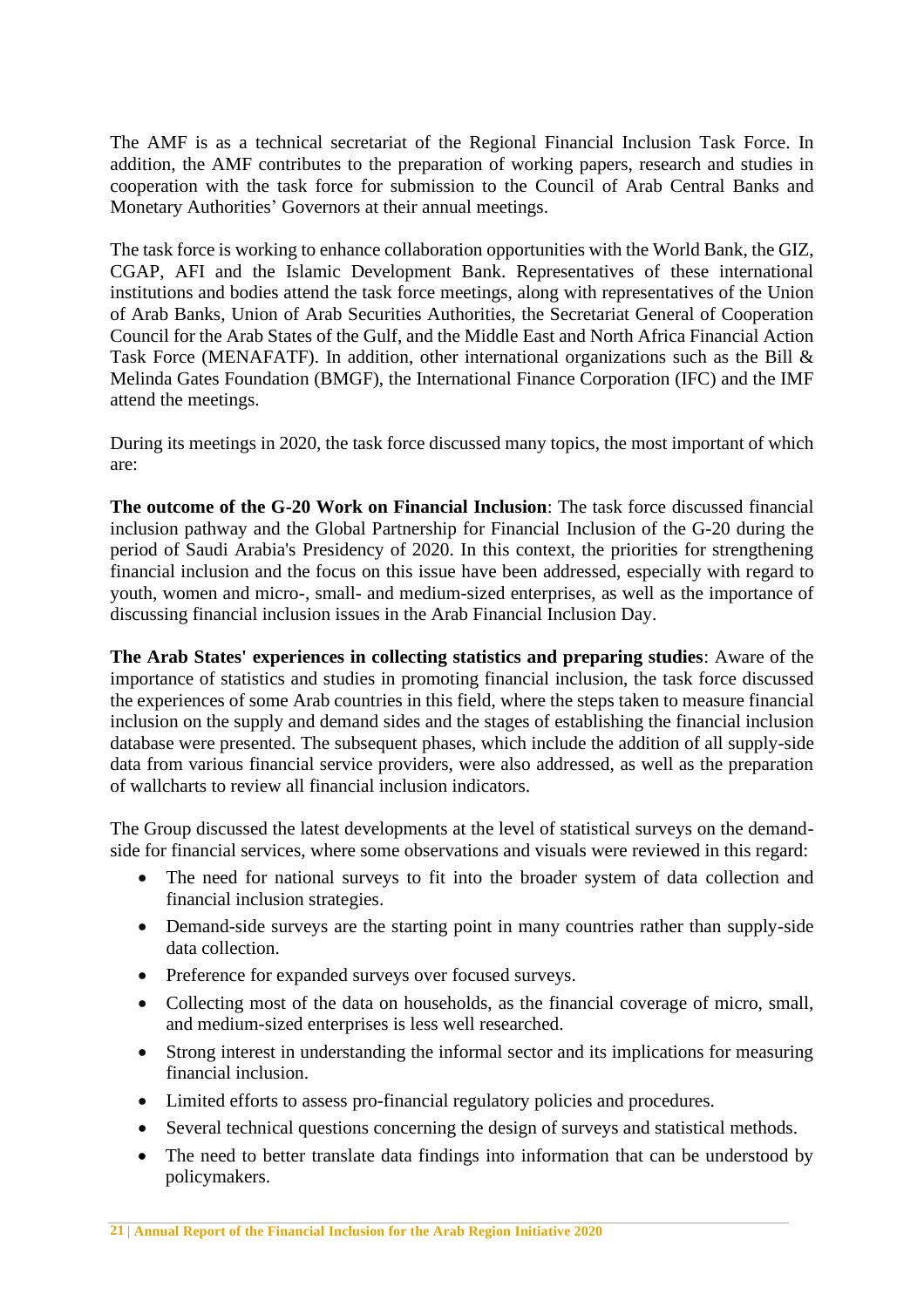The task force also noted the need to take advantage of emerging good survey practices and to allow data sharing with the academic and research community to broaden and deepen insights.

**Digital financial transformation and its stages in Arab countries**: The task force emphasized that Arab countries are making great efforts to migrate to digital financial technologies as part of the efforts to enhance financial inclusion. In this context, many Arab countries are seeking to move to a digital payment system to integrate the largest number of individuals into the formal financial sector. Digital financial transformation has been introduced in some countries, with Arab governments beginning to take the most important steps in supporting digital transformation and increasing the dealers with the formal financial sector. The Group also stressed that digital transformation is directly contributing to the development of banking sector and financial inclusion to reach all segments of society through the digital transformation map followed by the Central Banks in Arab countries, which includes digital identity and digital signature, the Know Your Electronic Customer (KYC) model, the transformation into a local mobile electronics platform, mobile e-wallet and promoting digital culture...etc.

**Experiences of Arab countries in strengthening financial capabilities**: The task force discussed the general framework for policy development and building financial awareness and education strategies in the Arab world, where it dealt with the objectives of financial awareness and education, the reality of financial awareness and education in the Arab countries, financial education and awareness activities in the Arab countries, the importance of financial awareness and education. The relationship between financial literacy and financial inclusion, and the general framework for promoting awareness levels and financial culture were also discussed. It was also pointed out that there was a need to enact more stringent laws and legislation that required the banking and financial sector to be transparent and fair in their dealings with clients, among which was the absence of restrictions on the freedom of depositors to dispose of their assets and it is not permissible to violate them except by virtue of a judicial or administrative seizure. In addition, the confidentiality of clients' accounts should be maintained, and it is not permissible to allow access to them, disclose or give data about them to others without a judicial permission.

**The role of mobile phones in supporting transfers to the Arab region**: The task force discussed strategies for coping with the impact of the Corona pandemic and maintaining the flow of remittances, including the shift from informal to formal (digital) services, repatriation of funds in times of uncertainty, and compensation for income losses when the crisis occurs at a later time. In this context, digital technologies and mobile payment systems can be used to facilitate and reduce the cost of sending and receiving transfers. This is based on several principles, including 1) transparency and consumer protection: Increasing access to clear information about the costs of transmitting and receiving transfers, as well as supporting the immediate inclusion of households into financial and digital education programs. 2) Payment system infrastructure: Promotion of digital channels for transmitting and receiving transfers. 3) Legal and regulatory environment: Simplifying requirements in customer due diligence systems, facilitating the entry of new actors and business models into the transfer market, 4) Market structure and competition: Ensuring fair and transparent access standards to payment system infrastructure for non-bank remittance providers, and 5) Governance and risk management: Improve the availability of banking services for remittance providers with guidance from financial institutions on AML and CFT compliance requirements.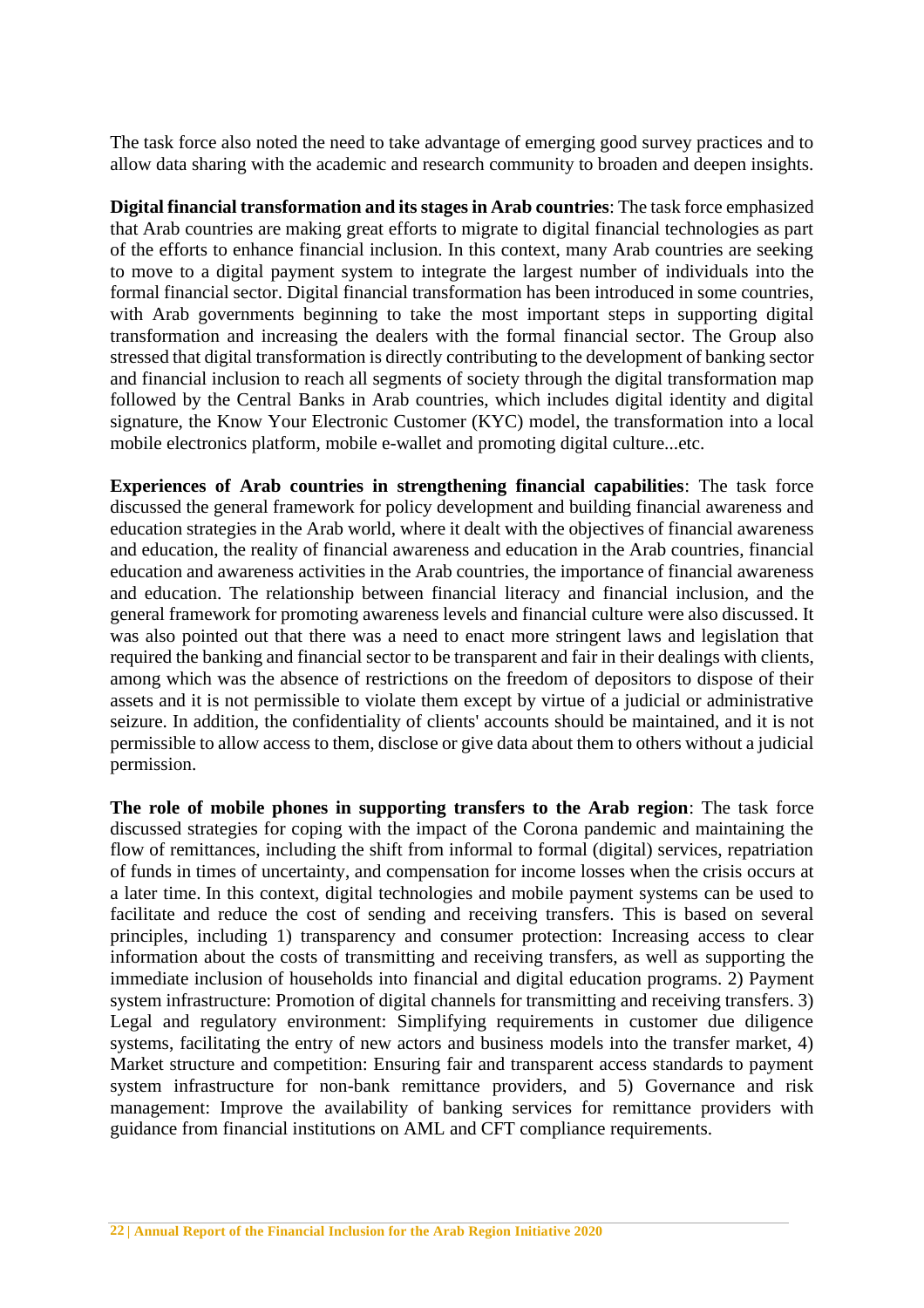**Loan guarantee agencies and their role in promoting access to finance and financial services**. The task force emphasized the need to develop credit infrastructure and the role they play in the access of micro, small and medium-sized enterprises to finance. In this context, loan guarantee agencies and credit information systems are the most widely used in credit infrastructure and can help address information gaps in the medium term. Loan guarantee agencies provide partial loan guarantees to borrowers (women-owned, micro small and medium-sized enterprises) by covering a portion of the risk of non-payment for fees, and this measure is widely used in most developed and developing countries. More than 80 per cent of countries have established loan guarantee systems to reduce losses to banks in the event of a failure of borrowers, as well as to establish credit registries and/or bureaus to enable banks to conduct credit risk assessments for borrowers. Some guidelines have been indicated in order for loan guarantee agencies to be effective, including eligibility criteria, accreditation rules and procedures, coverage rates, fees, payment and supervision rules and procedures. From the point of view of regulatory authorities, it is important to ensure that loan guarantee agencies are designed and operated to connect and integrate in a financially sustainable manner.

**Digital financial services for SMEs**: The task force has addressed the importance of alternative finance in promoting financial inclusion, with alternative financing solutions growing rapidly and expanding in recent years, with crowdfunding expected to reach \$142 billion in 2022, according to the "Global Crowdfunding Market" report. This rapid rise in alternative financing is characterized by massive increases in access to the internet, and the ability of alternative lenders or investors to fill market gaps. The 2008 global financial crisis has also shaken confidence in traditional financial institutions due to the effects on individuals and institutions, and the development and enforcement of regulatory controls on the banking sector. Reference was made to the opportunities and challenges related to alternative financing, digital finance infrastructure, the role of digital culture in promoting alternative financing, as well as the role of credit-inquiry offices in promoting alternative financing.

The tsk force touched on the challenges and risks of digital transformation for micro, small and medium-sized enterprises (MSMEs) represented in developing a robust digital infrastructure base, enhancing privacy protection and e-risk management, and building open and competitive markets in which partnerships are encouraged to accelerate responsible innovation. The Group also noted the challenge for Arab countries to obtain financing because of the lack of liquidity in most banking and financial sectors, and therefore the need to seek alternative financing, especially for micro, small and medium-sized enterprises. In this context, the Group noted the importance of digital technologies in supporting the business sector by offering credit solutions and services, providing more funding sources for micro, small and medium enterprises, and thus enhancing financial inclusion.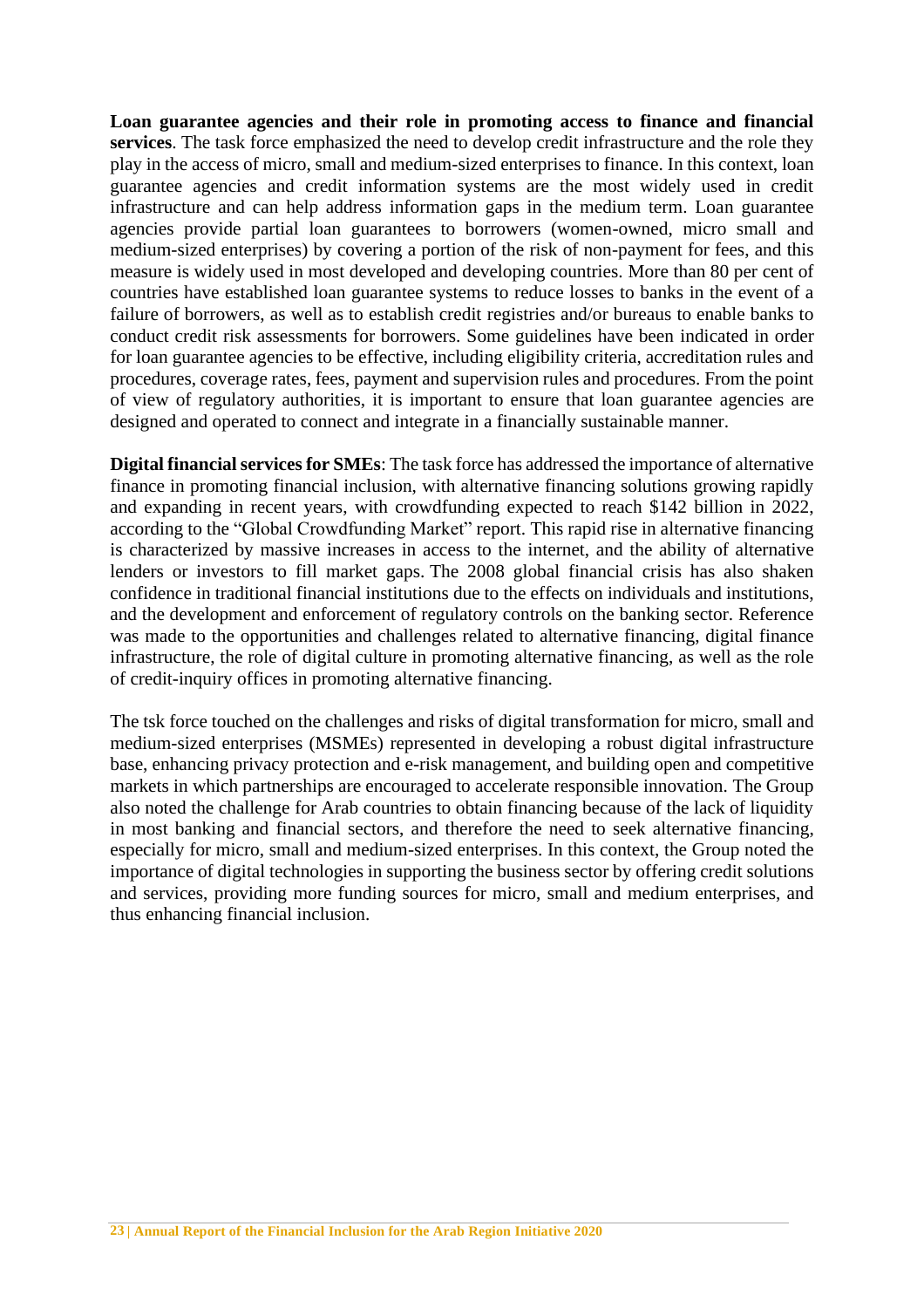# <span id="page-22-0"></span>**5. Knowledge Generation and Dissemination**

# <span id="page-22-1"></span>**5.1 Regional Approach for Digital Financial Transformation in the Arab Countries**

Based on the outcomes from the series of exchange sessions and the workshop with Arab Central Banks and Monetary Authorities, the AMF led the development and proposal of a

regional framework for digital financial transformation in the Arab countries, together with GIZ, AFI and World Bank. This regional framework outlines the key pillars of the digital transformation of financial systems and the policies that are needed to put those building blocks in place depending on the specific national context.

The presentation of the framework to Arab Central Banks and Monetary Authorities pointed to the tools that financial policymakers and regulators can use in this regard. The regional framework for digital financial transformation builds on and merges recommendations by several relevant inputs: global principles and frameworks by Standard Setting Bodies,



guidelines by international organizations and platforms experience in Arab countries, and proceedings from regional committees with the AMF under the Council Central Banks and Monetary Authorities' Governors.

### <span id="page-22-2"></span>**5.2 Smart Regulatory and Market Approaches to Financial Technology Innovation**

The AMF, in cooperation with the GIZ issued the "Fintech Toolkit: Smart Regulatory and Market Approaches to Financial Technology Innovation " package, which sets out a number of regulatory frameworks and approaches for the future of Fintechs, by following sound international principles and practices. It contributes to building a supportive environmental system for balanced innovation between financial inclusion goals and financial stability requirements and the need to promote market integrity and consumer protection. This package of tools seeks to enrich the debate on emerging issues and to support financial policymakers, regulators, and development experts in identifying, formulating, and implementing policy responses, with a focus on high-potential markets in the Arab region.

Following the principles of good global practices, organizational methodologies in sequential stages can help create paths for innovative financial technology companies by:

- Identify and update inappropriate regulations based on an assessment of the regulatory impact that determines whether old rules are still useful.
- Create supportive paths for new services, which include, in particular, non-bank financial services.
- Guide financial technology companies to provide valuable insights into market innovations.
- Create a precisely defined, secure space to grant eliminating specific regulatory requirements for eligible innovative companies.
- Develop the customer base of innovative companies and their financial and operational resources.
- Increased regulatory accuracy and costs, as well as the maturity of financial technology firms and their ability to deal with risk and compliance, while maintaining equal opportunities for licensed entities.

**24 | Annual Report of the Financial Inclusion for the Arab Region Initiative 2020**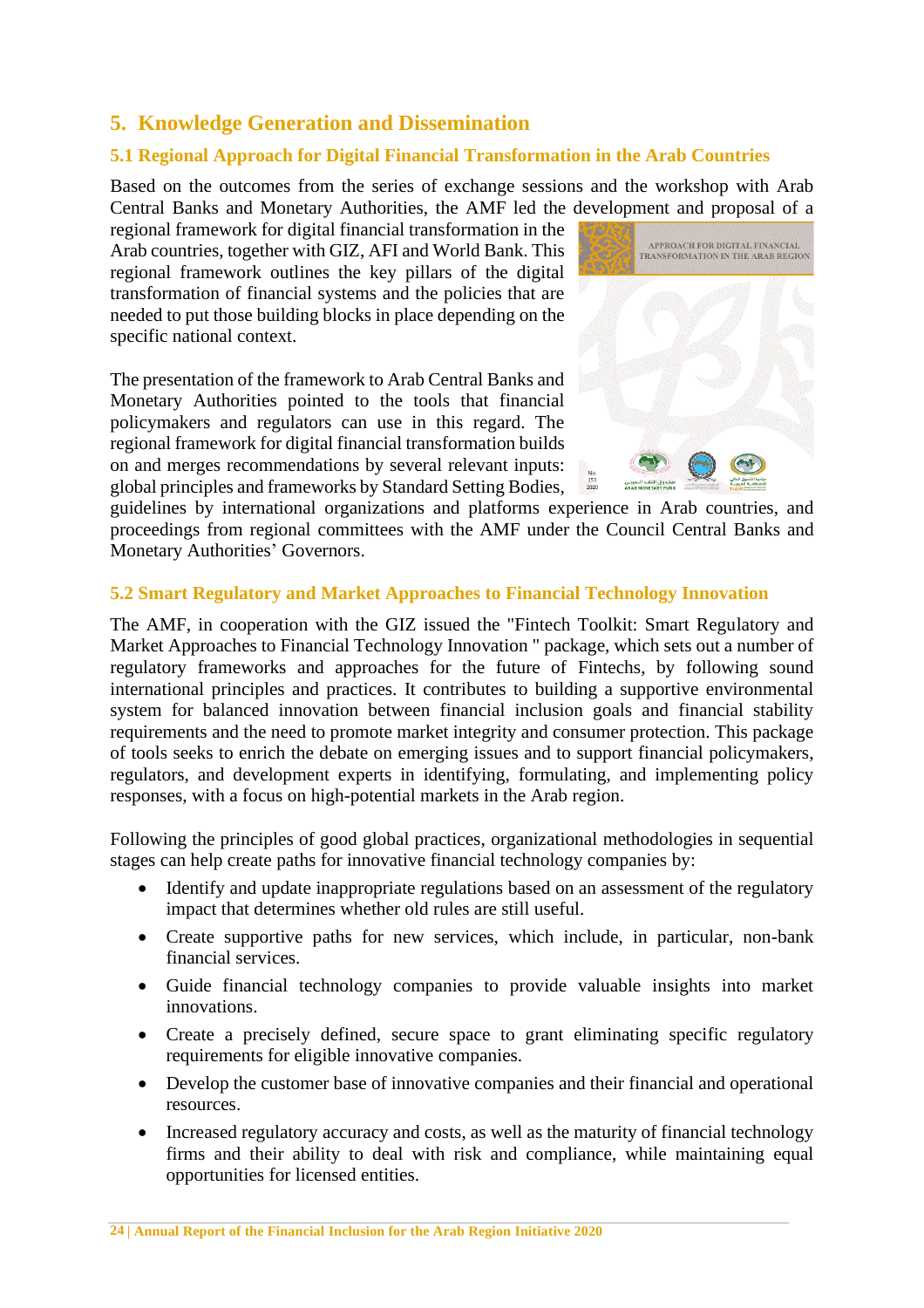Sequential reforms based on global good practice, which respond to the local context and contribute to regionally consistent frameworks, are also the best option for policymakers to support the use of Fintechs, thereby enhancing financial inclusion, competition, and economic development in the Arab region.

### <span id="page-23-0"></span>**5.3 Study on "Financial Inclusion in the Age of Technology-Based Globalization: Small Cross-Borders Payments and their Prospects in the Arab Countries"**

On the occasion of the Arab Financial Inclusion Day 2020 and within the framework of Financial Inclusion for the Arab Region Initiative (FIARI), the AMF has released a study on Financial Inclusion in the technology-led globalization age: From cross-border retail payments standpoint and prospects for the Arab region, which takes place in the context of the launch of "Buna Platform", an Arab Regional Payment, Clearing and Settlement System. This study aims

to contribute to the existing dialogue at the regional and global levels on the importance of Cross-border retail payments and their impact on financial inclusion and provide food for thoughts for "Buna Platform" development going forward.

The importance of financial inclusion to development is nowadays widely recognized in the international development community and by policymakers in developed and developing economies. Globally, there is still an estimated of 1.7 billion adults do not have access to a transaction account that can be used to receive payments and make deposits. Given this fact, the Arab region's financial services industry and policymakers have taken over the past



five years significant steps to recognize and address challenges to meaningful financial inclusion.

In the context of the Arab region refine the financial inclusion strategies and while the crossborder payments are becoming increasingly more prevalent in today's global economy at a time where the dynamism digital innovation has brought new opportunities. This is also acute for cross-border retail payments as we may soon live in a world where not only large corporates, but also retailers, SMEs, and individuals use international payments regularly, using a range of solutions and providers through integrated commerce or trade interfaces. Particularly, the continued expansionary growth in remittances flows and e-Commerce further highlights the need for more attention to be placed on cross-border retail payment activities and how the ecosystem is evolving and finding efficiencies with which to facilitate such transactions.

In this regard, the need to diversify payments systems platforms and payment service providers to facilitate seamless cross-border payments at scale in the Arab region has never been greater, given that digitally enabled financial inclusion can help bring 63 percent of the Arab region's individuals and MSMEs into the formal financial sector. Moreover, the region is home to a forecasted record-level of remittance flows of USD 60 billion in 2019, however, efforts to employ remittances in the formal financial system face several challenges, the most important of which is the high cost of sending and receiving remittances across the Arab region.

In addition, the economic and financial trends in the region point towards an acceleration of low-value payment flows, considering the growing international trade and labor & capital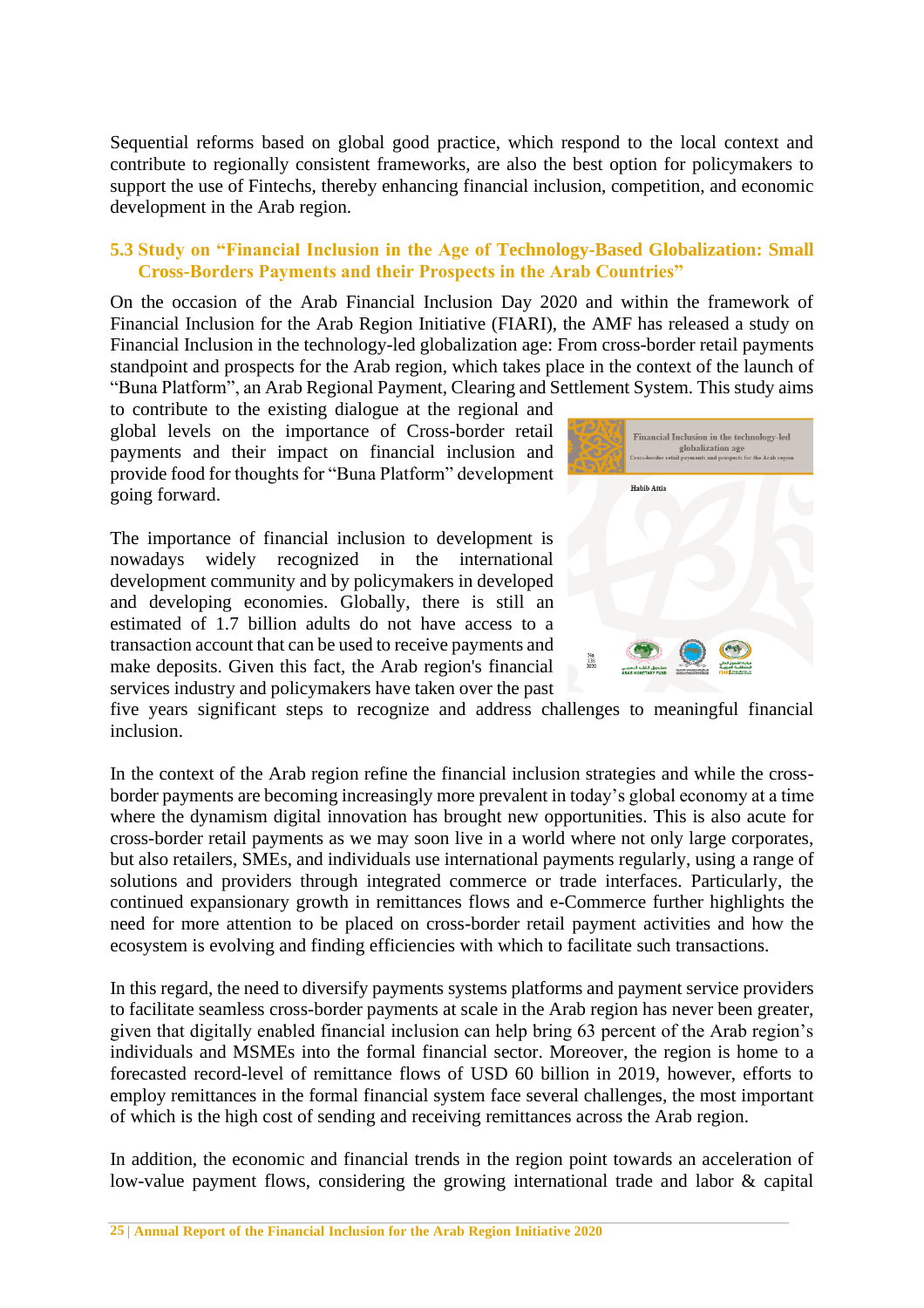mobility within the region. This trend is expected to continue due to the multi-lateral policy initiatives aimed at enhancing intra-Arab regional economic growth. In fact, the Arab region presents an attractive hub for low value payments which comprise 70 percent of total transactions received in 2018. Moreover, the low value payments also comprise an important share of total transactions within the region, estimated at 60 percent in 2018.

However, cross-border regional payments are facing increasing challenges and pressure. On the one hand, traditional channels and tools are facing increased stringency for compliance requirements, in addition to risks and also risks and challenges from fast-growing technology companies who have developed new business models that are attracting new customers and increasing their market share, especially in the context of the emergence of disruptive technologies, which is, from another hand, challenging Central Banks' ability to trace and oversee cross-border transactions. At the forefront of these challenges are high transaction fees, lengthy compliance processes and long end-to-end transfer times are the main pain points associated with the current cross-border payments models.

To address these challenges, new technology and regional arrangements may complement the traditional channels and provide a more inclusive and efficient gateway to payments and crossborder remittances for both individuals and businesses alike. In addition, technological infrastructure is developing, such as faster payment systems, along with the potential for more transparent and simpler product offerings enabled by richer data and lower-cost processing. These new building blocks may make a difference on their own and, more importantly, may be combined in powerful ways to bring end-to-end solutions to financial inclusion.

Although a single global payment area is not likely to emerge any time soon, parties should nonetheless be able to pay everywhere, despite varying standards and infrastructures. In this perspective, this study highlights some of the key channels through which cross-border retail payments are made, provides an overview of the various interactions and dimensions of crossborder retail payment in the Arab region, touches on developments in the industry and the ongoing efforts to promote cross-border funds transfer in the context of increasing role of regional cross-border payment and settlement platforms.

Moreover, the study explores various prospects and opportunities that "Buna Platform", an Arab regional payment and settlement system, can provide in expanding access and usage of financial services.

Finally, the study provides some high-level recommendations on what would need to be implemented at both policymakers and market-players levels, including the development of mobile payment platforms as well as a regional digital settlement currency, all with ultimate objective of support to the financial inclusion agenda in the Arab region.

### <span id="page-24-0"></span>**5.4 Study on "The Effects of Financial Inclusion on Banks' Profitability in the Arab Countries"**

The AMF issued a study on "The Effects of Financial Inclusion on Banks' Profitability in the Arab Countries". The Study highlights the determinants of the rate of return on assets as an important indicator of bank strength and soundness, as well as the attempt to establish the relationship between financial inclusion indicators and bank profitability. The Study also presented an analytical framework for Arab Central Banks and Monetary Authorities that contributes to strengthening credit risk management in the banking sector.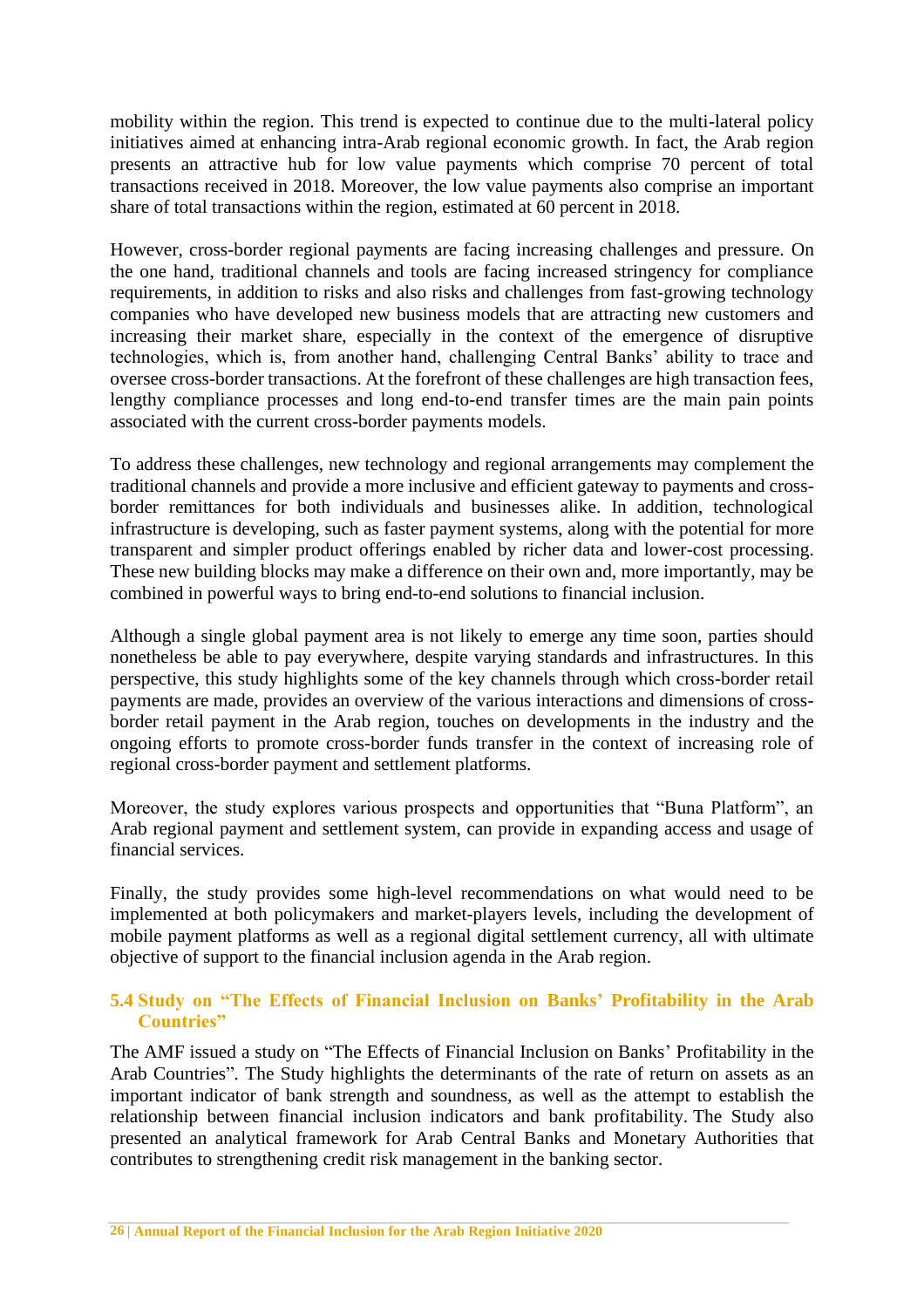In this context, the Study examined factors affecting the rate of return on assets of eleven Arab countries during the period from 2013 to 2019. Based on past literature, variables that can affect

banks' profitability have been measured by three sets of variables: Variables that are specific to the bank itself, variables that are specific to the banking industry and the macroeconomy, and variables that are specific to financial inclusion.

The results showed that the variables for the bank itself were the most effective on the rate of return on assets, in addition to the positive effect on the asset return rate for the previous year. There was a positive moral effect on the capital adequacy ratio, which suggests that higher capital adequacy may reflect the bank's management's efficiency in investing and generating profits, as well as risk aversion. The results also showed a



positive relationship between the size of the bank and the rate of return on assets. This can be explained by the fact that large banks often have more efficient risk management. On the other hand, the Study showed that there is a positive relationship between the rate of credit growth and the rate of return on assets, which reflects the efficiency of the credit granting process and the effectiveness of the management of credit risk, as well as the accurate evaluation of the clients.

With regard to variables in the banking industry and monetary policy, although the Study did not show an effect on the interbank lending interest rate on banks' profitability, this result may indicate that changing the monetary policy instruments did not negatively affect banks' profitability. Higher interbank lending rates lead directly or indirectly to pressure on banks' profitability by increasing the cost to banks that turn to the interbank lending market.

In terms of economic variables, the Study showed a positive effect on the rate of real GDP growth on the rate of return on assets, as improved economic activity may contribute to improved cash flows to individuals and companies, thereby enhancing their ability to repay their debts, reducing stumbling rates, and enhancing bank profitability. The results also showed a positive impact of inflation rates on the profitability of banks, as this can be explained by the fact that higher inflation rates reduce the disposable income of individuals, thus increasing their need to borrow.

On the other hand, the Study did not show evidence on the role of financial inclusion variables in enhancing bank profitability, as there is still a need to achieve a measured balance between branch distribution and the provision of electronic financial services in remote areas on the one hand and the operational cost on the other.

Finally, the Study recommended that the operational efficiency of the Arab banking sector should continue to be improved, which would positively affect the maintenance of bank solvency. It also stressed the importance of strengthening credit risk management and risk management in the banking sector. The Study also recommended the importance of strengthening financial awareness campaigns in remote and rural areas.

# <span id="page-25-0"></span>**5.5 Study on "Bank Competition and Financial Inclusion"**

The AMF has published a study on "Bank Competition and Financial Inclusion" The study is concerned with a number of issues related to banking competition in Arab countries, whether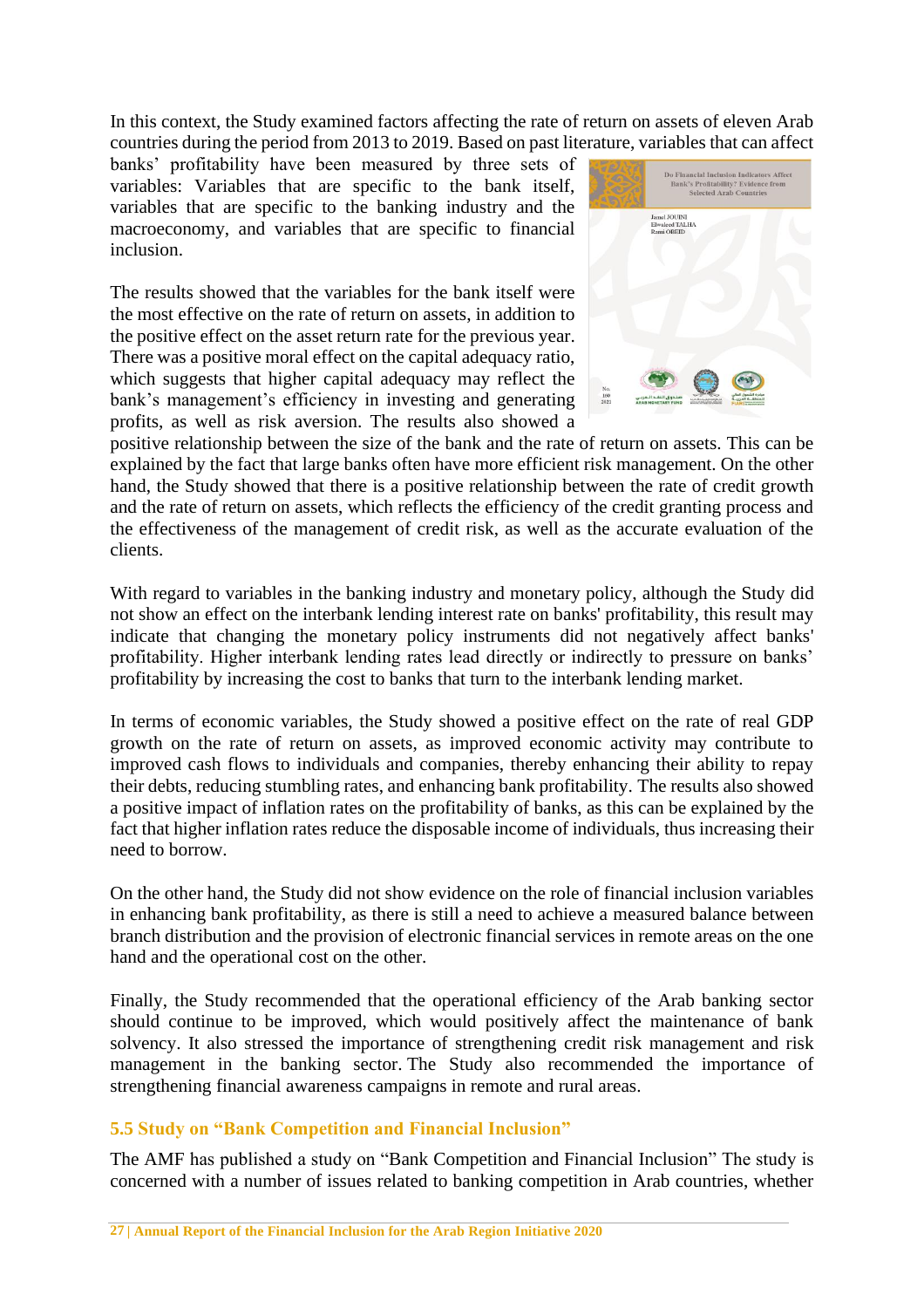regarding market structure determinants, banking market behavior represented in pricing decisions, or other determinants and their effects on the level of financial inclusion, based on the results of a questionnaire conducted by the AMF to monitor a set of data related to banking competition in Arab countries during the period (2010-2019).

The study showed the variation of evidence included in previous economic contributions on the role of banking competition in supporting financial inclusion. While some studies have found a correlation between bank competition and financial inclusion, others have suggested that rising competition may not necessarily lead to higher levels of financial inclusion, but to increased financial risk as financial institutions rush to high-risk lending. In contrast, faced with these trends, another set of studies sees the importance of a number of other factors that determine the nature of the relationship between banking competition and financial inclusion, for example, the level of financial infrastructure progress, financial development, the availability of credit information, financial education, and the evolution of business environments.

In light of the above, the Study concluded the following most important conclusions:

- The banking markets in the surveyed countries are monopolistic competition markets, as usual in the banking market, whether based on market structure indicators or market behavior indicators, which means that few banks compete with each other to gain a larger market share.
- The reforms adopted in Arab countries have contributed to a greater openness and an attraction to many domestic and foreign investors. The presence of Sharia-compliant banks alongside traditional banks has increased diversification of the banking sector's structure.
- Arab countries with the largest levels of diversification in the structure of the banking sector, measured by the largest representation of private and foreign banks that are Sharia-compliant, have achieved greater levels of access to finance for individuals and projects, led by Bahrain, Saudi Arabia, and Kuwait.
- Arab countries with lower levels of banking concentration (higher levels of bank competition) have higher levels of financial inclusion, led by Bahrain, which has the highest level of banking competition and the highest level of financial inclusion for individuals and enterprises, at 82.6% and 25.2%, respectively, according to the AMF's questionnaire.
- The relationship between banking competition and financial inclusion depends on a number of determinants, as the development of banking infrastructure, the availability and depth of credit information systems, and business environments play a role in strengthening the relationship between banking competition and financial inclusion in Bahrain, Saudi Arabia, Kuwait, and Lebanon.

Based on the above, the Study has made some recommendations at the policy-making level, including:

- Focusing of Arab supervisory authorities on adopting policies to increase levels of banking competition, so that these policies are one of the main pillars of financial inclusion strategies.
- Removing restrictions on banking by foreign investors and the private sector, privatizing the losing public banks to reduce bank dominance and extend more efficient provision of financial services.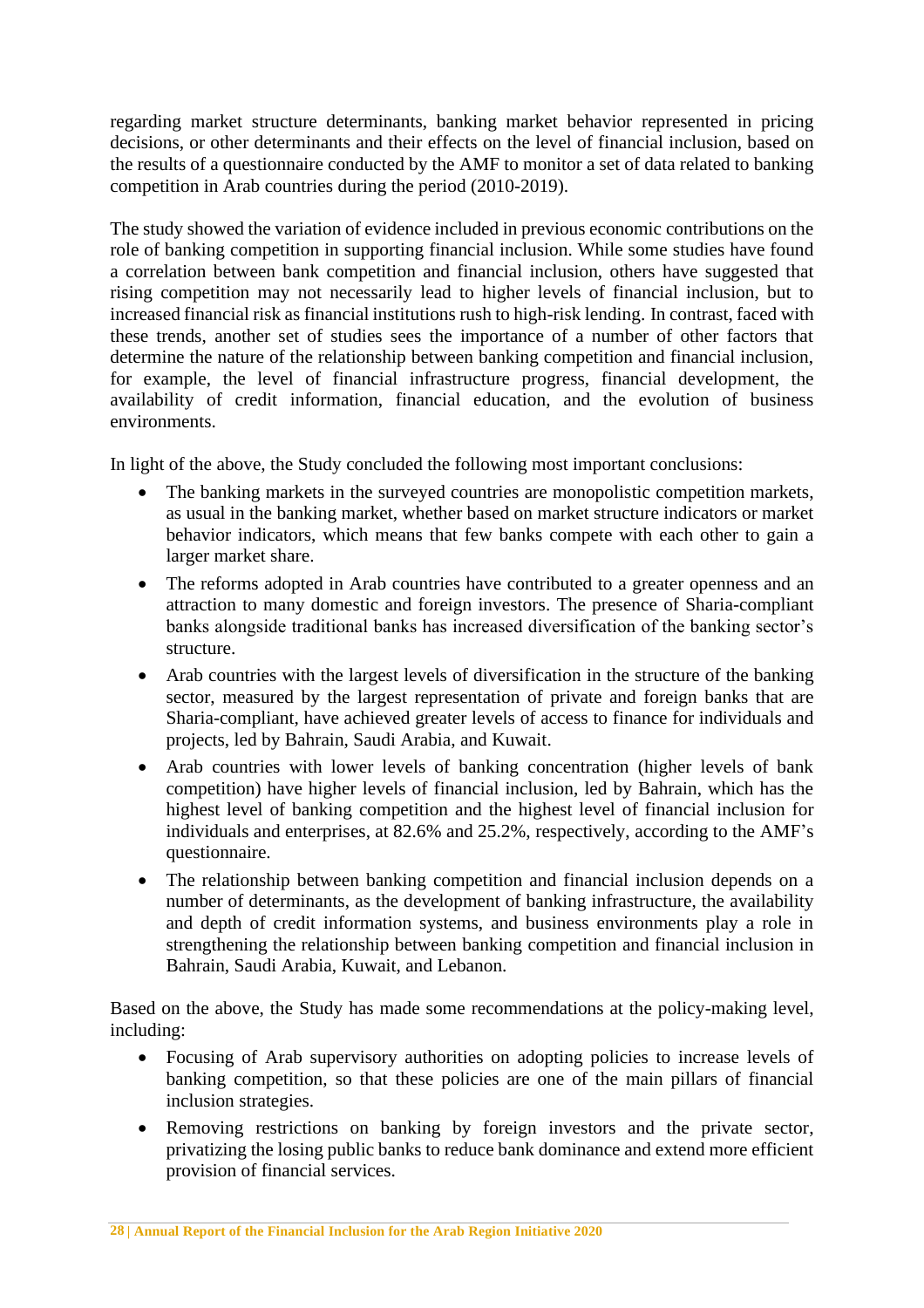- Adopting regulatory and supervisory requirements aimed at inducing banks to increase diversification of banking services and ensure fair pricing of banking services to minimize the negative effects of lower bank competition on financial inclusion.
- Providing an incubating environment to encourage Fintech's companies, one of the most important current approaches to increasing levels of banking competition and financial inclusion.
- Strengthening efforts in Arab countries to support banking competition and financial inclusion through the development of payment systems, credit inquiry, secured lending, movable asset registers, and bankruptcy systems.
- Requiring financial service providers to adopt measures to ensure interoperability of systems, both at the banking sector level and at the level of financial service providers from outside the sector, to deepen bank contribution and increase financial inclusion, particularly digital financial inclusion.

# <span id="page-27-0"></span>**5.6 Policy Brief on "Digital Financial Inclusion"**

The AMF released a policy brief on "Digital Financial Inclusion," which points out that the significant development of online communications and new technologies within the framework of the Fourth Industrial Revolution, such as artificial intelligence, big data, and cloud computing has helped to enable financial institutions to expand access to their financial services to non-financially covered groups of individuals or micro, small and medium-sized enterprises, which has helped to reduce the cost of providing financial services and improve their efficiency levels.

The policy The Policy Brief explained that the term Digital Financial Inclusion refers to digital access and use of official financial services by the financially uncovered population, so that these services are appropriate to the needs of customers, and provided in a responsible, sustainable and cost-effective manner within an appropriate legislative and legal framework. Digital financial inclusion enables less reliance on traditional financial methods and services and covers a wider geographical area, helping to provide financial services faster, more efficiently and at a lower cost, thereby increasing access to financial services for groups that are not financially included.

The Policy Brief indicated that according to international estimates, 1.7 billion adults worldwide do not have bank accounts, including 1.1 billion with mobile phones, which represents a special opportunity for developing countries to take advantage of expanded use of mobile phones in access to financial services. Studies also indicate the positive impact of digital financial inclusion on economic performance. For example, digital financial inclusion could help boost global GDP by 6% and generate gains totaling \$3.7 trillion by 2025. Each increase of 1 per cent in the number of people using mobile phones in their banking transactions is estimated to improve per capita income by about 0.3 per cent. At the geographical level, the continents of Africa and Asia are both leaders in the area of digital financial inclusion. In Africa, for example, Ghana, Kenya and Uganda are at the forefront of seeking to achieve digital financial inclusion in the continent, while the use of digital financial inclusion in the Middle East and North Africa, and Latin America, for example, still requires additional efforts compared to other continents.

The Policy Brief also indicated that there are many successful examples of a number of developing countries that had recently achieved a significant increase in levels of digital financial inclusion, particularly given the recognition by a number of developing countries of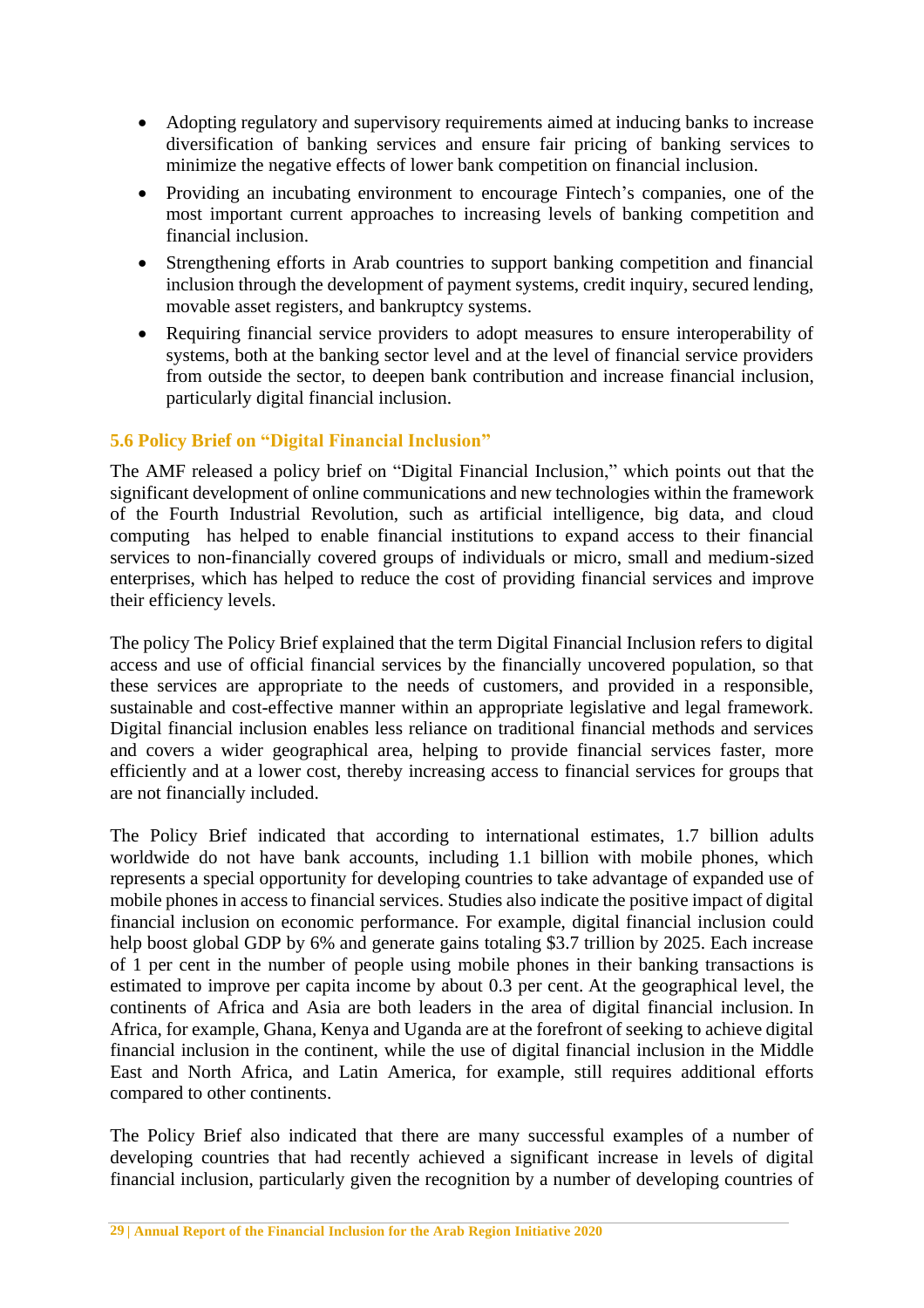the importance of financial inclusion in supporting sustainable economic development. Despite the different specificities and successes of each of these experiences, the Indian experience according to many international institutions - is one of the most successful global experiences in increasing levels of digital financial inclusion. In this context, India has been able to build on the massive use of mobile phones, the development of financial technologies, and electronic payment systems, to become a country that is nearing full financial inclusion. The success of the Indian experiment is largely attributed to the 2009 Government's approach towards adopting the biometric identity project known as Aadhaar, the world's largest national identity project which, through biometric fingerprinting, provides unique and secure identification. It was used to open bank accounts and access digital financial services for all segments of the population.

At the level of Arab countries, the Policy Brief noted that the Arab countries rely on digital financial inclusion to facilitate access for 63 per cent of the adult population to financial services, particularly female, youth and micro, small and medium-sized enterprises. In view of the foregoing and in light of the growing global importance of Fintechs and their role in increasing financial inclusion, Arab governments are focusing on leveraging the opportunities that Fintechs offer to increase financial coverage through the expansion of online banking and financial services and mobile phone.

In view of the above, the Policy Brief concluded with a set of policy-making recommendations that would support digital financial inclusion in the Arab countries. Above all, the strengthening of digital and financial infrastructure, the integration of digital financial inclusion into national strategies and visions, and the adoption of a regulatory and supervisory framework that supports digital financial inclusion. In addition to adopting a supportive environment for digital financial service providers, focusing on increasing levels of financial literacy, and monitoring progress on digital financial inclusion.

# <span id="page-28-0"></span>**6. FIARI Partners**

# <span id="page-28-1"></span>**Arab Monetary Fund**

The AMF is a regional Arab financial institution, which was founded in 1976, and started operations in 1977, with the mission to lay the monetary foundation of Arab economic integration and to accelerate the process of economic development of its member countries, through training and capacity building on topics of interest, as well as financial and technical assistance to member countries to correct balance of payments disequilibria and implement structural reforms towards the modernization of their financial systems, and offering technical assistance to banking and monetary authorities in Arab countries with the objective of developing and strengthening their financial markets.

#### [www.amf.org.ae](http://www.amf.org.ae/)

#### <span id="page-28-2"></span>**Deutsche Gesellschaft für Internationale Zusammenarbeit GmbH (GIZ)**

The Deutsche Gesellschaft für Internationale Zusammenarbeit GmbH (GIZ) is a globally acting federal organization that supports the German Government in achieving its objectives in the field of international cooperation for sustainable development and international education. Most of GIZ's work is commissioned by the German Federal Ministry for Economic Cooperation and Development (BMZ). GIZ also operates on behalf of other German ministries, as well as public and private sector customers in Germany and abroad. GIZ operates throughout Germany and in more than 130 countries worldwide. It offers demand-driven, tailor-made and effective services for sustainable development and takes account of political, economic, social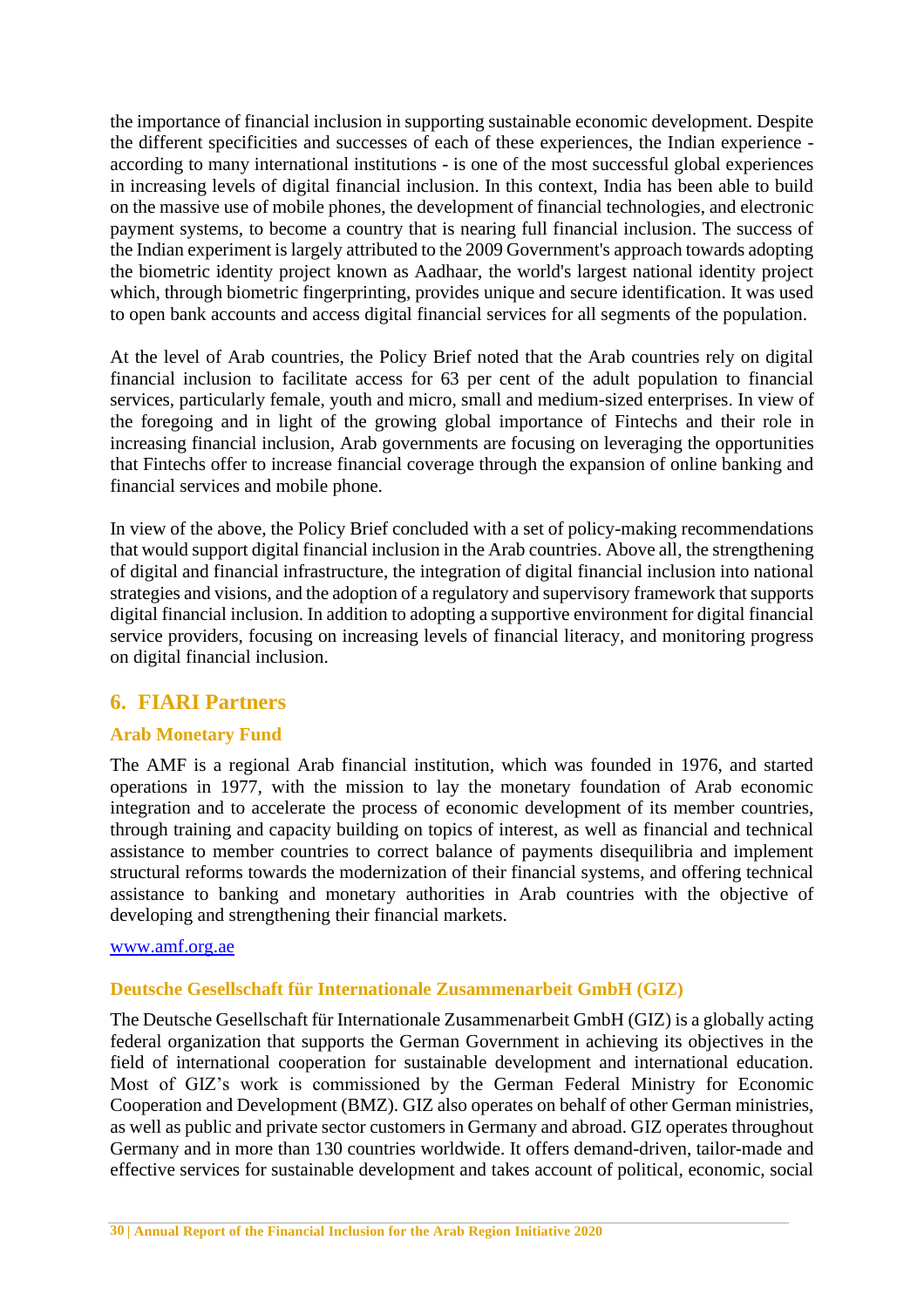and ecological factors and supports partners at the local, regional, national and international level in designing strategies and meeting their policy goals.

#### [www.giz.de](http://www.giz.de/)

#### <span id="page-29-0"></span>**Alliance for Financial Inclusion**

Member-owner and member based, AFI is an international organization of financial regulators and policy makers from 90 emerging and developing economies established under the International Organizations (Privileges and Immunities) Act of Chapter 485 of the Laws of Malaysia. AFI provides a platform for knowledge sharing and peer learning to its members to develop and implement evidence based, cutting-edge, financial inclusion policies with the ultimate goal of improving the access, usage, and quality of financial services to the unbanked and underbanked.

#### [www.afi-global.org](http://www.afi-global.org/)

### <span id="page-29-1"></span>**World Bank Group**

The World Bank Group's mission focuses on the ambitious goals of ending extreme poverty and promoting shared prosperity and a significant body of research and country-level experience has demonstrated the importance of access to financial services for their achievement. The central role of financial inclusion in development and new opportunities presented by technology for reaching poor and remote customers means that increasingly WBG operations in a variety of sectors, including education, health, public administration, infrastructure, agriculture, environmental and natural resource management, energy and private sector development, involve solutions that rely on access to formal digital financial services. Through the provision of financial products and services to governments, loans and equity investments to the private sector (via IFC operations) and innovative knowledge sharing, research, capacity building and technical assistance, the WBG brings a comprehensive set of tools to advance toward financial inclusion and meet the ambitious Universal Financial Access 2020 goal.

[www.worldbank.org](http://www.worldbank.org/)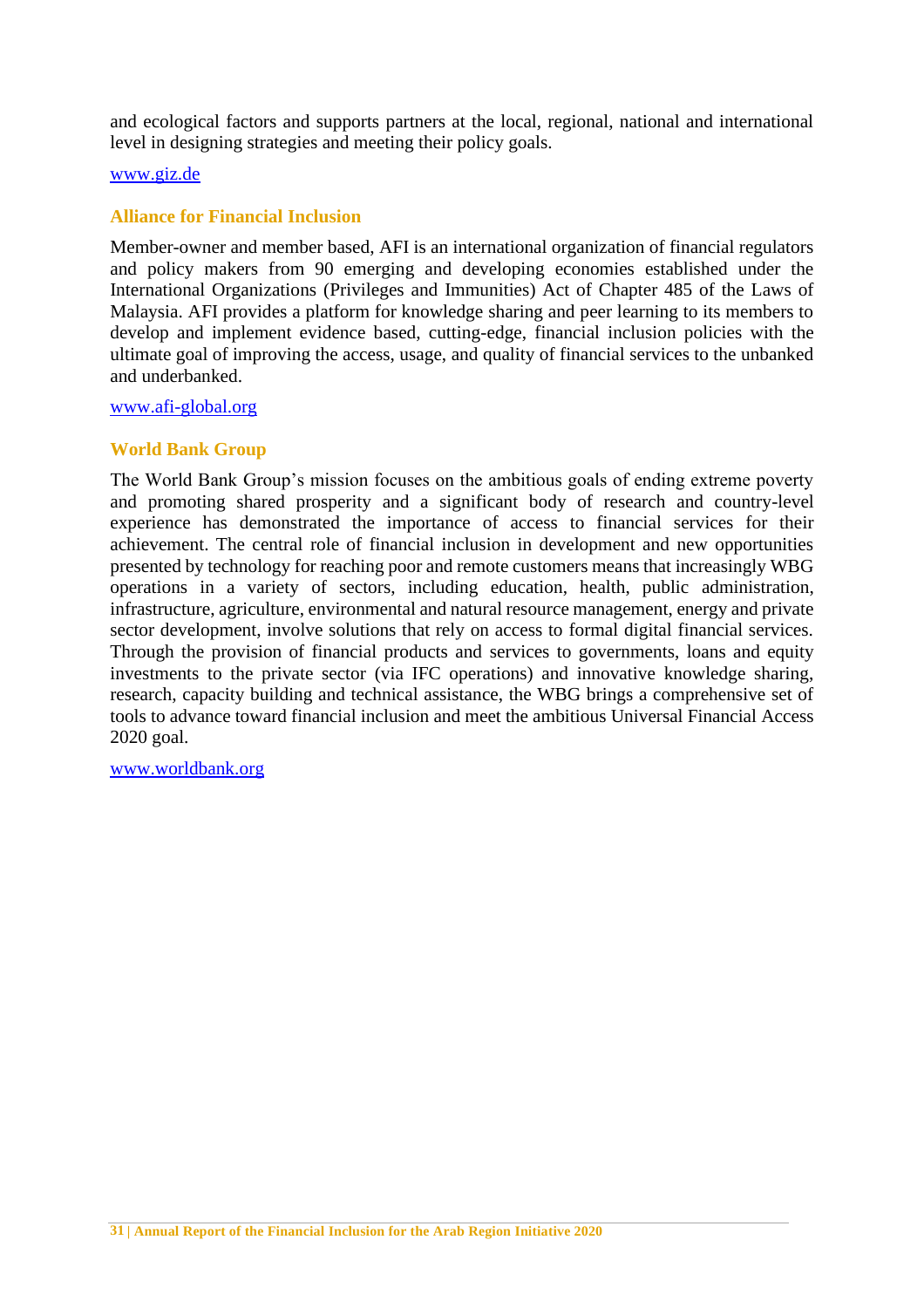#### **Secretariat of the Financial Inclusion for the Arab Region Initiative**

# **Economic Department - Arab Monetary Fund**

PO Box 2818, Abu Dhabi - United Arab Emirates Phone: +971 2 6171552 Fax: +971 2 6326454 Email: economic@amfad.org.ae Website: www.amf.org.ae

# **Initiative Partners**